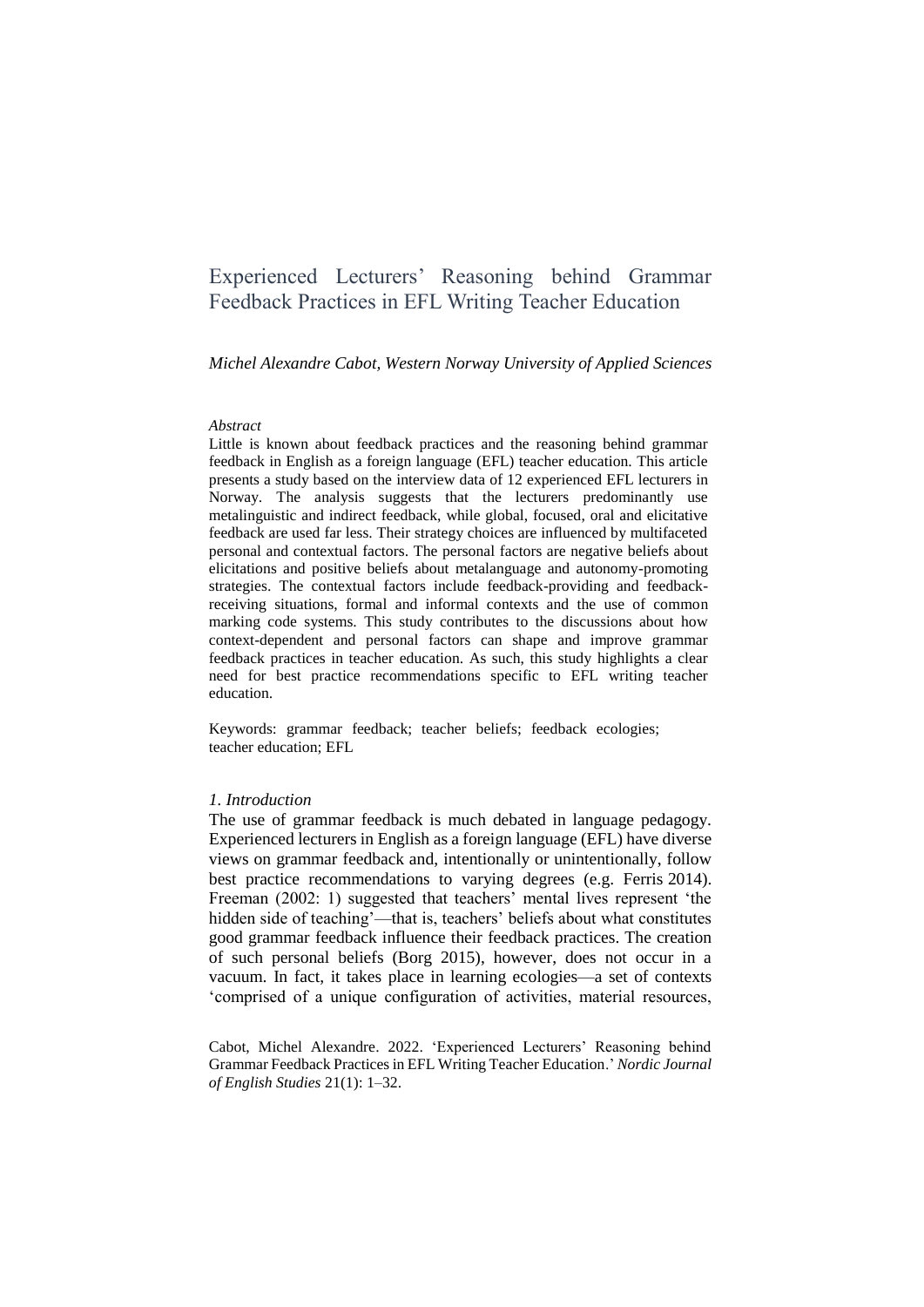relationships, and the interactions that emerge from them' (Barron 2006: 195). In other words, since context-dependent and personal factors can influence feedback practices, research drawing on context-dependent learning ecologies and personal teacher beliefs can be particularly useful. Given the need for such research, it is therefore surprising that little is known about how and why lecturers make specific grammar feedback decisions (Nassaji & Kartchava 2020). This is particularly interesting in Norwegian EFL teacher education, where lecturers need to know how to adapt their feedback to students who often struggle with poor writing skills (Rødnes, Hellekjær & Vold 2014) despite the generally high level of English proficiency in Norway (EF, 2020).

In this study, grammar feedback consists of written and oral (lecturer– student) comments on inaccuracies that concern both word (e.g. third person 's') and text levels (e.g. tense shift in a paragraph). In fact, corrective feedback (CF) on grammar is particularly important in teacher education because it not only helps student teachers (henceforth called students) to improve their writing but also forms their future teaching and development of feedback practices (Lee 2010). This article examines EFL lecturers' perceptions of such feedback in EFL writing teacher education. More specifically, the aim of the study is to investigate the CF practices of 12 experienced lecturers at six university colleges in Norway, along with the reasoning behind their choices.

## *2. Existing Research*

A large body of research (e.g. Ellis 2009; Pawlak 2020) supports the positive impact of corrective grammar feedback—in particular, the provision of written (e.g. Guo 2015; Shintani, Ellis & Suzuki 2014) and negotiated oral feedback in response to written errors (e.g. Bitchener, Young & Cameron 2005; Nassaji 2017). This study used commonly accepted feedback strategies suggested in three different seminal studies (Ellis 2009; Ferris 2014; Lyster & Ranta 1997):

- global (correcting grammar above the sentence level)
- focused (correcting fewer than five error categories)
- oral (using teacher-student conferences)
- indirect (making no corrections—that is, only indicating the existence of an error)
- metalinguistic (the frequent use of metalanguage)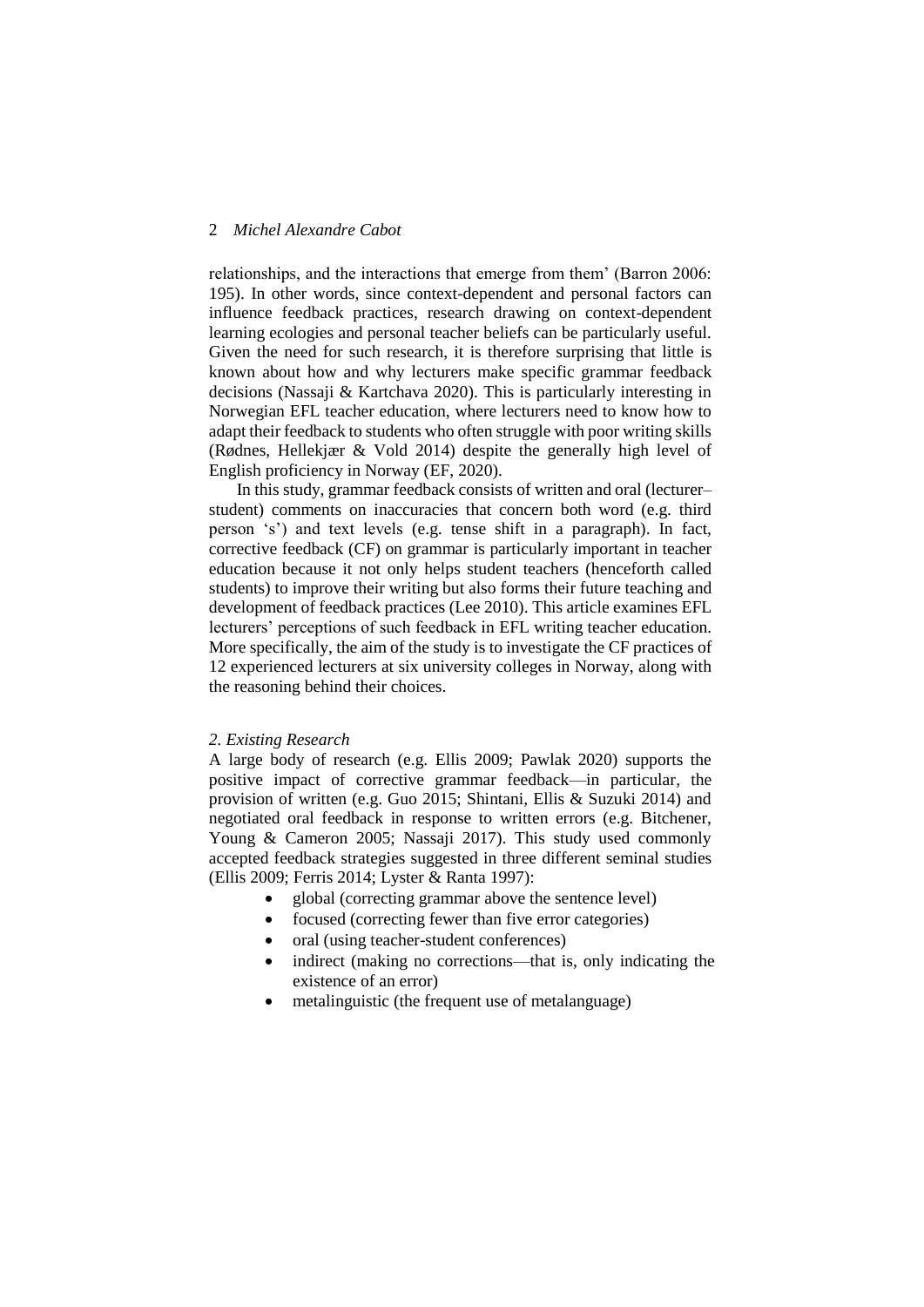elicitative (allowing the student to fill in the blank, asking a question to elicit knowledge or asking the student to reformulate)

Few studies (e.g. Miller 2005; Thoms 2014) have examined how EFL lecturers apply these six feedback strategies from contextual perspectives (e.g. time constraints and curriculum goals), whereas the literature on personal perspectives (such as research on beliefs about teacher grammar feedback practices—framed as EFL lecturers' beliefs in the present study) is more extensive (e.g. Borg 2015; Ferris 2014).

Several international studies on second language (L2) teaching in tertiary education have provided relevant findings on personal beliefs and practices of the aforementioned feedback modes and types. First, many teachers believe in the corrective force of oral feedback in response to writing because such feedback becomes predominantly student-centred and facilitates clarifications and scaffolding (e.g. Nassaji 2017; Yeh 2016). Second, teachers seem to provide more feedback on local, rather than global, issues (e.g. Junqueira & Payant 2015; Montgomery & Baker 2007). Third, teachers do not act upon their beliefs about fluency but tend to favour accuracy, which can explain a more frequent use of unfocused feedback (e.g. Diab 2005; Schulz 2001). Fourth, positive and negative experiences in the past can emerge as contributing factors to emphasise or not emphasise metalinguistic feedback (e.g. Borg 1999; Johnston & Goettsch 2000). Fifth, the use of indirect feedback can be a result of one's own negative experiences of being corrected as a learner (e.g. Golombek 1998). In addition, some teachers mistakenly believe they provide direct feedback extensively while providing more indirect feedback in practice (e.g. Mao & Crosthwaite 2019). Other teachers use indirect feedback less because it is sometimes difficult to only point out mistakes without correcting them (e.g. Diab 2005). Numerous teachers, however, agree that indirect feedback should vary according to students' L2 proficiency (e.g. Alshahrani & Storch 2014). Last, many teachers strongly believe that elicitations efficiently promote discovery learning because such tactics require students to find the correct forms themselves (e.g. Lyster & Ranta 1997; Nassaji 2017).

In the Nordic EFL teaching context, two recent studies are particularly interesting. First, Baldwin and Apelgren (2018) showed the importance of teacher beliefs when introducing the Common European Framework of References for Languages (CEFR) in Swedish tertiary education. In this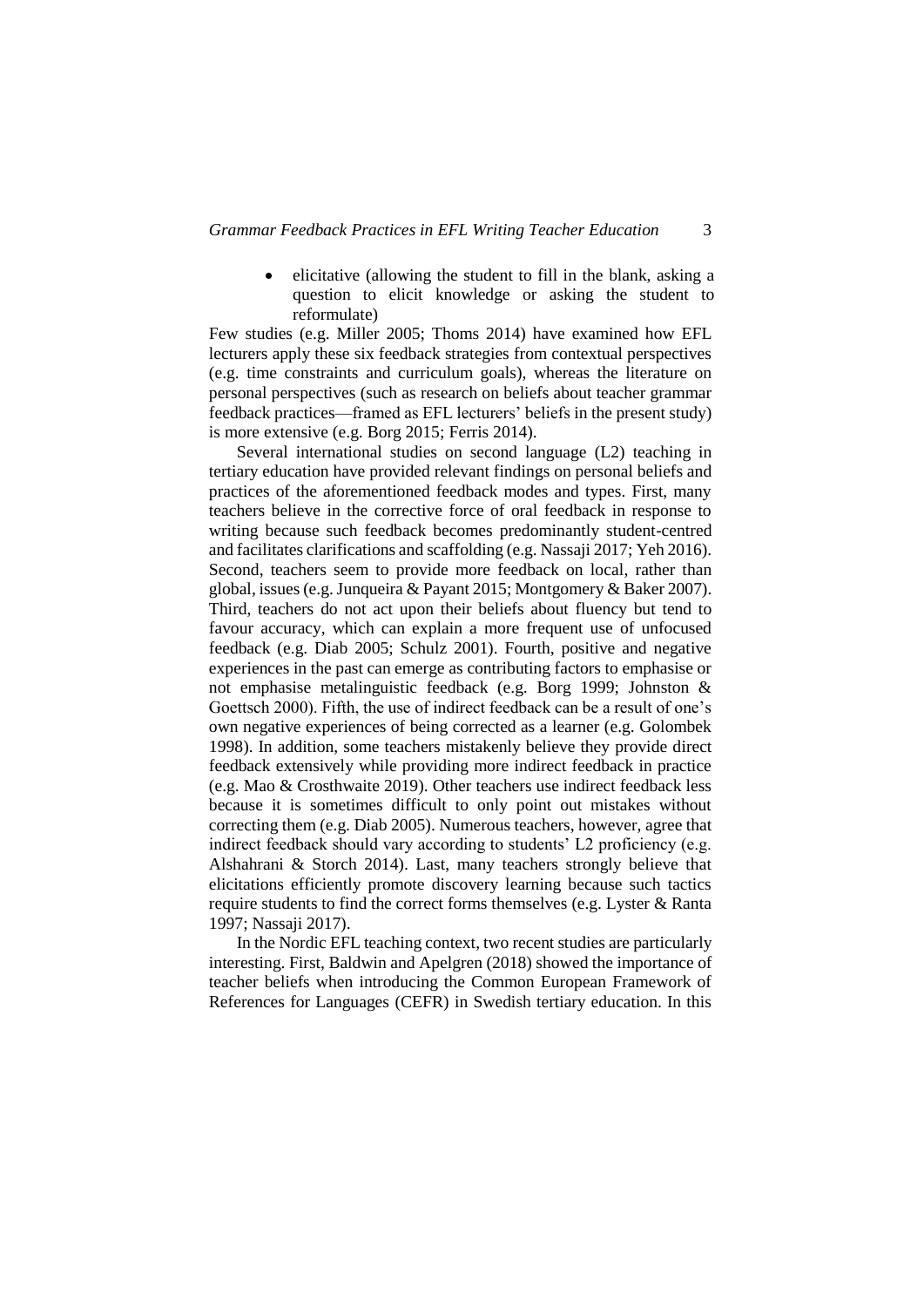case, the teacher educators refrained from adopting the CEFR descriptors because they believed this would lead to insufficient attention being paid to grammatical accuracy. Second, Bøhn and Tsagari (2021) suggested that assessment-specific competence (e.g. knowing what should be assessed) and personal beliefs/attitudes (e.g. preconceptions) are important for the development of English teacher educators' knowledge and skills needed to carry out effective feedback practices in Norway.

In terms of sampling, some recent research (e.g. Foltz 2018) has chosen participants of varying experience, while some other studies only revolve around novice EFL teacher educators (e.g. Junqueira & Payant 2015)—even though the level of EFL teacher educators' experience, in addition to contextual factors, seems to be strong factors in the application of teacher knowledge (e.g. Wei & Cao 2020). This is confirmed by researchers such as Basturkmen (2012), who found that correspondences between stated beliefs and practices are reported mainly in situations involving experienced teachers. Thus, research on experienced teachers, as in the present study, is of particular interest.

Despite this large body of international and Nordic research, many researchers (e.g. Crusan, Plakans & Gebril 2016; Lee 2010; Nassaji & Kartchava 2020) agree that little is known about how personal feedback beliefs and practices relate to contextual factors in EFL writing teacher education. To investigate this issue, the present study therefore combines the concept of context-dependent learning ecologies (e.g. Van Lier 2004) with personal teacher beliefs (e.g. Borg 2015).

### *3. Theoretical Framework*

### *3.1 An ecological approach to grammar feedback*

Feedback practices are created intentionally or unintentionally, and researchers do not know enough about it (Miller 2005; Thoms 2014). The concept of learning ecologies (e.g. Barron 2006; Van Lier 2004) can help analyse the multitude of ever-changing contextual factors (e.g. workload and digital versus nondigital environments) that influence CF strategy choices of lecturers who learn to provide good grammar feedback in multiple settings. This concept is an approach that is always 'contextualized or situative, focusing on relationships in the setting' (Van Lier 2004: 193). In other words, the interaction and interdependencies between different contexts are under scrutiny. This framework becomes particularly interesting when juxtaposing it with Bronfenbrenner's (1979: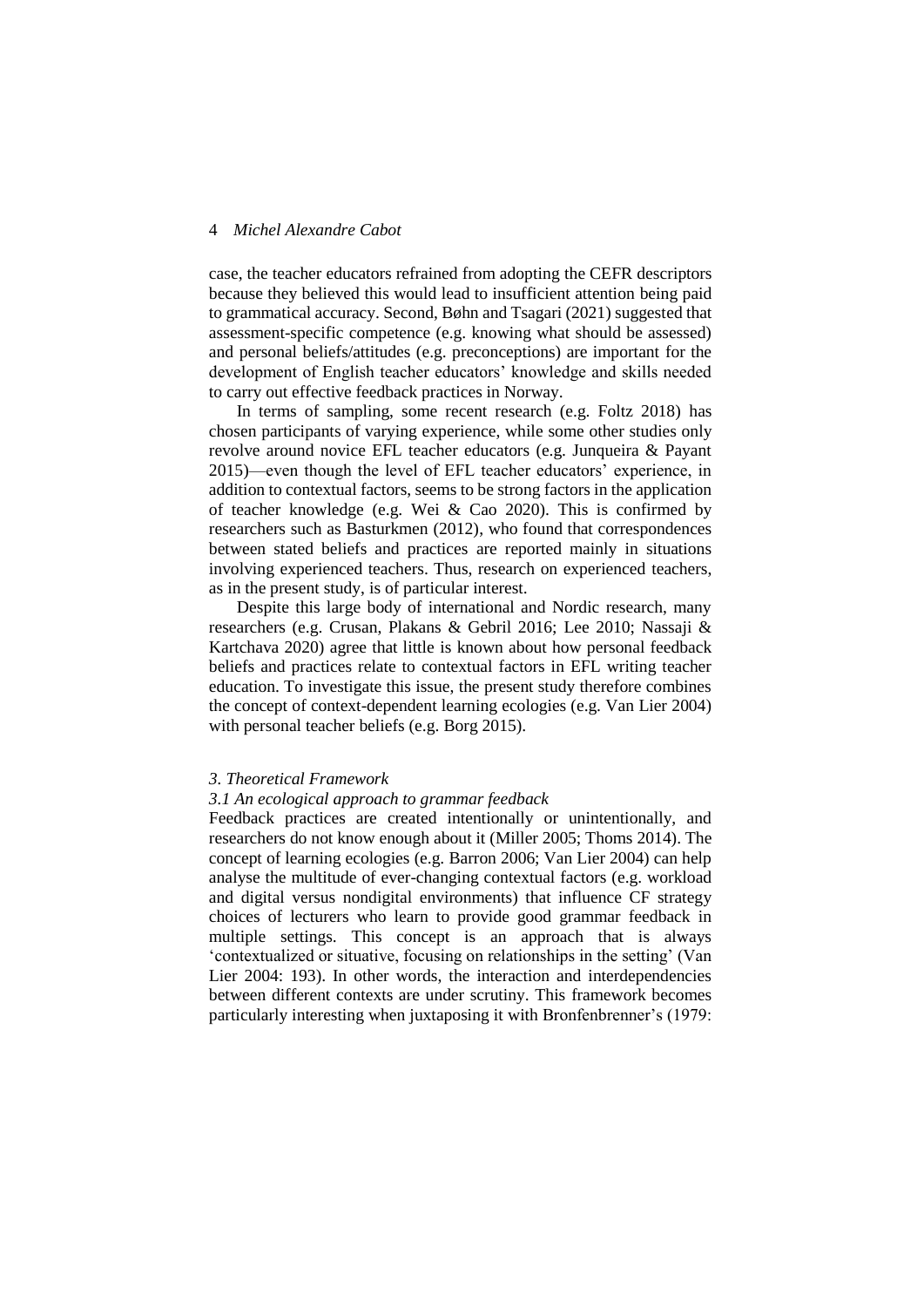26) 'ecological transitions', which seem easier to operationalise. Bronfenbrenner (1979) used this term to describe crucial moments of a learner's trajectory. When the learners—framed as experienced lecturers in the present study—move from one setting to another, they need to adapt the feedback to new settings. In other words, changing contexts can create essential learning moments in a lecturer's feedback career. These can help researchers to analyse and understand EFL lecturers' feedback practices and the reasoning behind their feedback decisions.

### *3.2 A teacher-belief approach to grammar feedback*

In addition to the contextual influences described, personal factors affect lecturers' decisions related to providing CF. For example, prior educational and professional experiences may influence lecturers' current feedback practices. Borg (2015: 54) used the term *teacher cognition* to describe what teachers 'think, know or believe in relation to any aspect of their work'. This umbrella term, however, does not clearly distinguish between 'beliefs' and 'knowledge'. Beliefs, unlike knowledge, do not require a consensus regarding validity and appropriateness. They are thus, by their very nature, disputable and complex (e.g. Feryok 2010; Green 1998), even though they can be of particular interest. Indeed, they can inform lecturers' engagement with feedback (e.g. Strijbos & Müller 2014), which is under scrutiny in this study.

In this context, Phipps and Borg (2009) make an interesting distinction between core and peripheral beliefs. Core beliefs are essential convictions that are apparently stable—at least in the case of experienced teachers (Basturkmen 2012)—and seem to be influential in shaping these educators' instructional decisions. Green (1998: 46) describes these beliefs as psychologically central because they are strongly held onto. Unlike core beliefs, peripheral beliefs are unimplemented ideals that, 'though theoretically embraced, will not be held with the same level of conviction' as core beliefs (Phipps & Borg 2009: 388). Hence, lecturers who are not strongly convinced of the advantages of certain feedback strategies may use some feedback types less often. In sum, both peripheral and core beliefs are relevant to understanding the multifaceted nature of grammar feedback provision.

However, in contrast to Pajares (1992) and Phipps and Borg (2009), this study does not consider beliefs as 'basically unchanging'. In fact, researchers have given little attention to examining how personal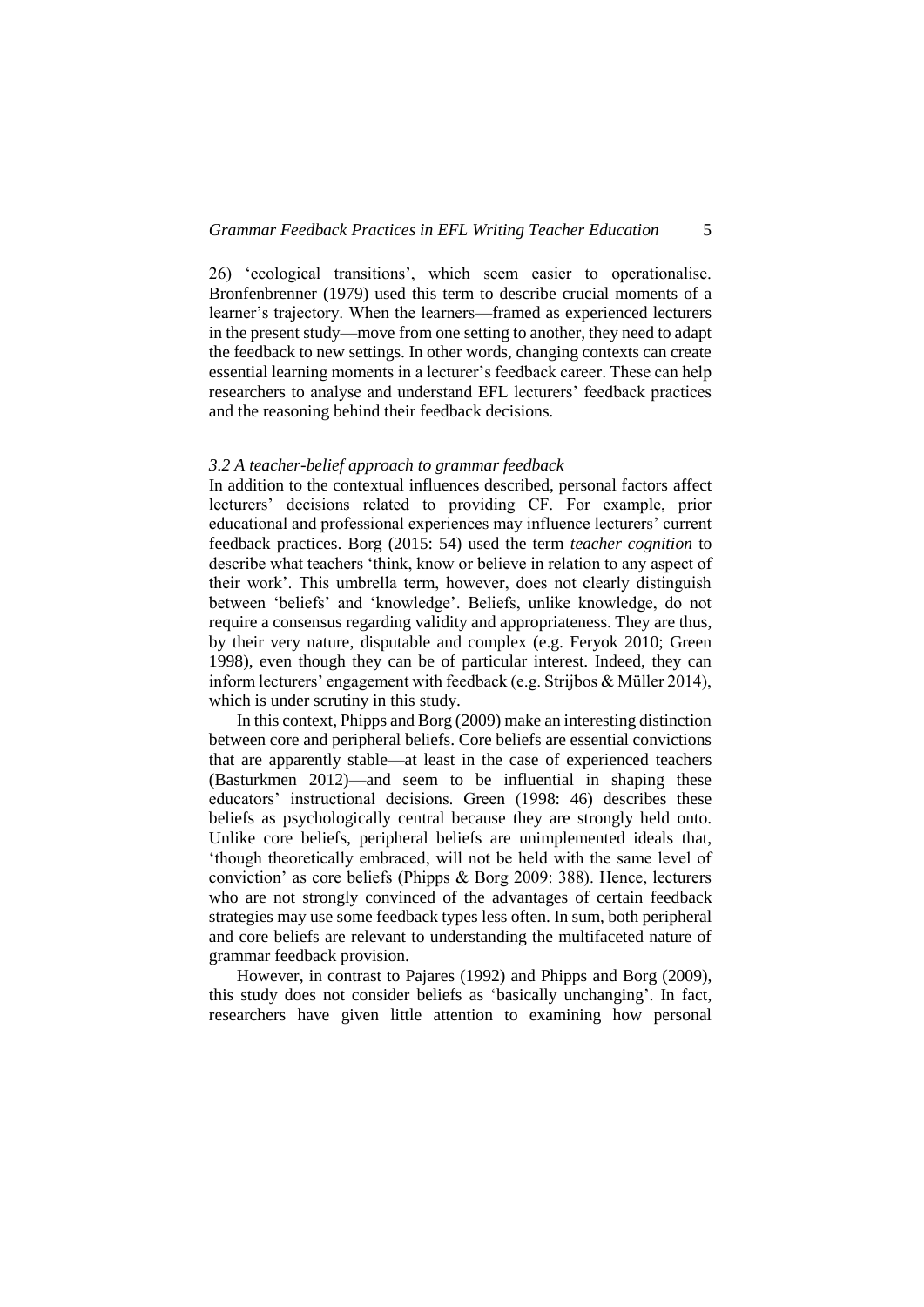lecturers' beliefs can change in EFL teacher education and combine with context-related concepts of learning ecologies. Considering this, I address the issue by asking, *What are lecturers' feedback practices and the reasons behind their choices?* More specifically, this study is guided by the following research questions:

- 1. Which feedback types and modes are used by the lecturers?
- 2. What factors influence their decisions to employ these feedback practices?

### *4. Design and Methods*

## *4.1 Design and procedures*

This study used a qualitative research design. As recommended by Silverman (2014), quantifications were only used to confirm the findings or as the first step of qualitative content analysis to answer 'what' before 'why' and 'how' questions. The data were obtained from 1 pilot interview, 12 semi-structured face-to-face in-depth interviews and 4 member check interviews, during which 12 EFL lecturers reflected on their use of feedback strategies and discussed possible explanations for choosing these practices. Ten interviews were conducted in the interviewees' mother tongues (nine in Norwegian and one in English) and two in English for lecturers without a Norwegian first language background. The interviews were conducted via Skype or in person and lasted from 31 to 79 minutes. They were audio recorded and transcribed in full.

### *4.2 Participants*

Norwegian Social Science Data Services gave permission to carry out this study (NSD 49709). Participation occurred with informed consent. All information was treated confidentially. The informants were selected from three university colleges in eastern and south-eastern Norway and three university colleges in western and north-western Norway, all of which offer EFL courses for preservice teachers. They were recruited in person, by mail or through Skype. Table 1 provides an overview of the participants.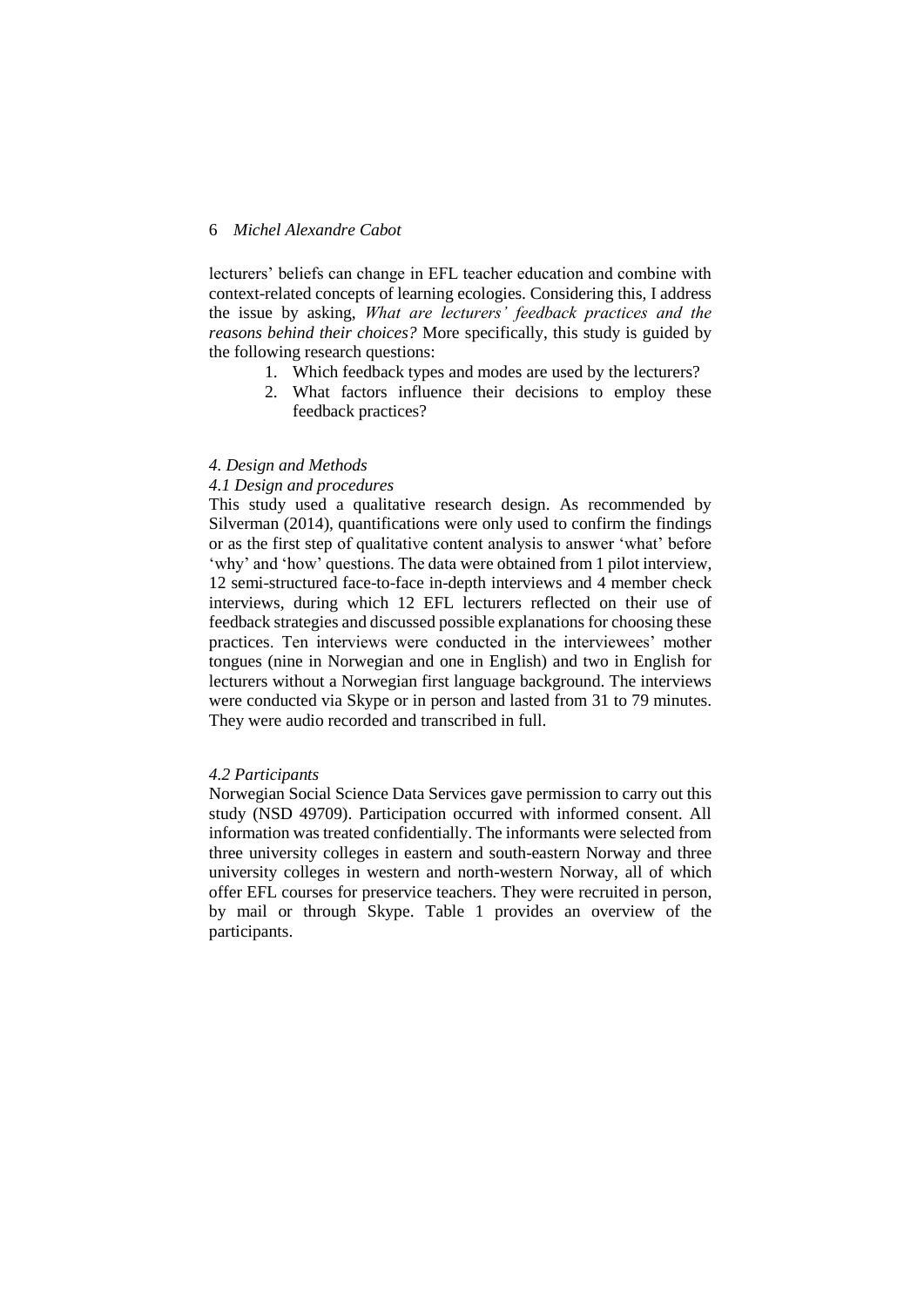Table 1. Profile of study participants

| <b>Lecturers</b> | 12 experienced lecturers (4 males/8 females) with the       |  |  |  |  |  |
|------------------|-------------------------------------------------------------|--|--|--|--|--|
|                  | pseudonyms Brad, Dennis, Eva, Faith, Grace, Ken, Meg,       |  |  |  |  |  |
|                  | Nancy, Pauline, Ruth, Tom and Viviane                       |  |  |  |  |  |
| <b>Teaching</b>  | Each had more than 15 years of EFL teaching experience      |  |  |  |  |  |
| experience       | in teacher education, especially in writing instruction     |  |  |  |  |  |
|                  | related to literature, civilisation or didactics            |  |  |  |  |  |
| Lecturers' L1    | Norwegian $(9)$ ; English $(1)$ ; Other $(2)$               |  |  |  |  |  |
| Academic         | 5 associate professors, 5 assistant professors, 1 professor |  |  |  |  |  |
| qualifications   | and 1 research fellow                                       |  |  |  |  |  |

As Table 1 illustrates, the selection of participants can be qualified as either typical sampling or criterion sampling. On the one hand, the selection is a typical sampling because each participant had more than 15 years of EFL teaching experience in teacher education. On the other hand, the selection is a criterion-based sampling because I excluded lecturers who did not integrate grammar feedback into their teaching of literature, civilisation or didactics.

#### *4.3 Semi-structured interview guide*

When developing the semi-structured interviews, I drew upon commonly accepted feedback strategies in three different seminal studies (Ellis 2009; Ferris 2014; Lyster & Ranta 1997). I asked the informants about their perceptions of the following feedback dichotomies: global versus local, focused versus unfocused, oral versus written, direct versus indirect, metalinguistic versus non-metalinguistic and elicitative versus nonelicitative (see Appendix A). These questions comprise the first section of my interview guide (see Appendix D). The second section included questions designed to elicit their reasons for choosing their feedback approaches. The informants received the interview guide by mail one week in advance, along with examples and explanations on possible feedback strategies.

#### *4.4 Analysis*

For data analysis, I developed a qualitative codebook using NVivo12. Regarding coding procedures, I used deductive, inductive and iterative methods to analyse the data. The use of taxonomies (e.g. Ellis 2009; Lyster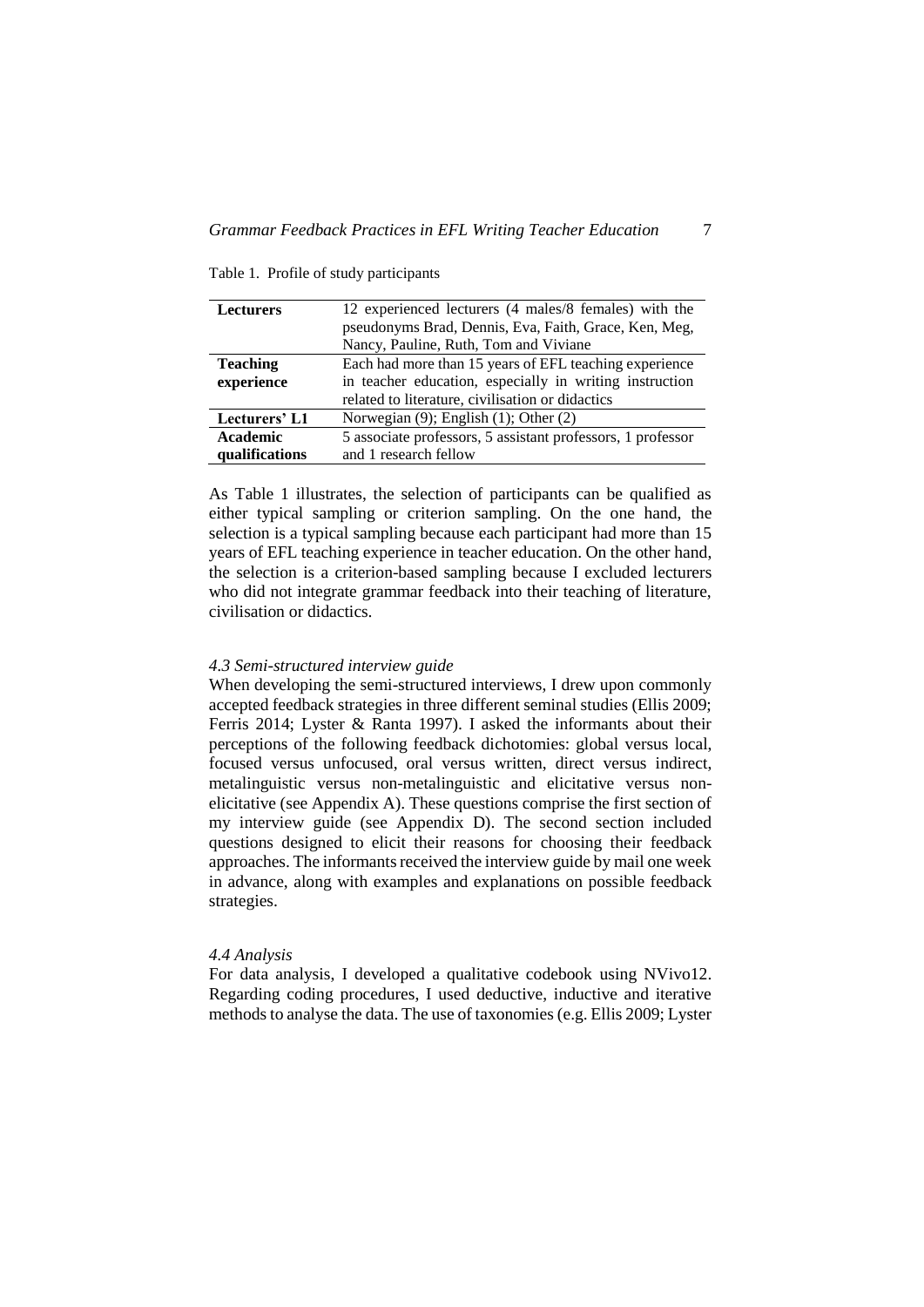& Ranta 1997) qualified the coding as theory-driven. For example, I considered feedback elicitative only when the informants could report on Lyster and Ranta's (1997) three feedback strategies: elicit completion moves, elicitative questions or reformulation requests (see Appendix A). However, the codes relating to research question 2 were added more inductively, as they emerged directly from the data (see Tables 3 and 4). Codes such as 'supervision', 'peer reviews' or 'marking code systems' (see Table 4) were based on in vivo coding, which refers to the actual language in the transcriptions. Care was taken, as Silverman (2014) recommended, to avoid either imposing prior categories of analysis or prematurely forming such categories. The analysis of research question 1 informed the subsequent stage of the analysis of research question 2 and vice versa. To extract real teacher beliefs, I frequently used 'why' questions and prompts (e.g. tables on distributions of feedback modes and types (see Cabot & Kaldestad 2019).

## *4.5 Reliability and validity*

This study collected at least two feedback samples (e.g. essays in literature, civilisation or didactics) from 9 of the 12 informants. The samples were used to confirm the validity of the self-reported feedback practices. For example, the samples confirmed the self-reported frequent use of metalinguistic and indirect feedback and the less frequent use of global and elicitative feedback. In addition to these feedback samples, I carried out member check interviews with four interviewees whose feedback practices and reasoning behind feedback choices were difficult to interpret. Responses to a questionnaire were used as prompts for the member check interviews (see Appendix E). Moreover, an assistant researcher was asked to peer-check the validity of the codes related to research question two. In addition, three raters rescored the findings related to research question 1 (see Table 2). The interrater reliability scores went from 0.70 Cohen's kappa for global feedback to 0.82 Cohen's kappa for metalinguistic elicitative feedback. To determine intrarater reliability, I rescored all 12 interviews, obtaining results between 0.79 for elicitative feedback and 1.00 Cohen's kappa for oral feedback. Thus, satisfactory scores were obtained for both inter- and intrarater reliability.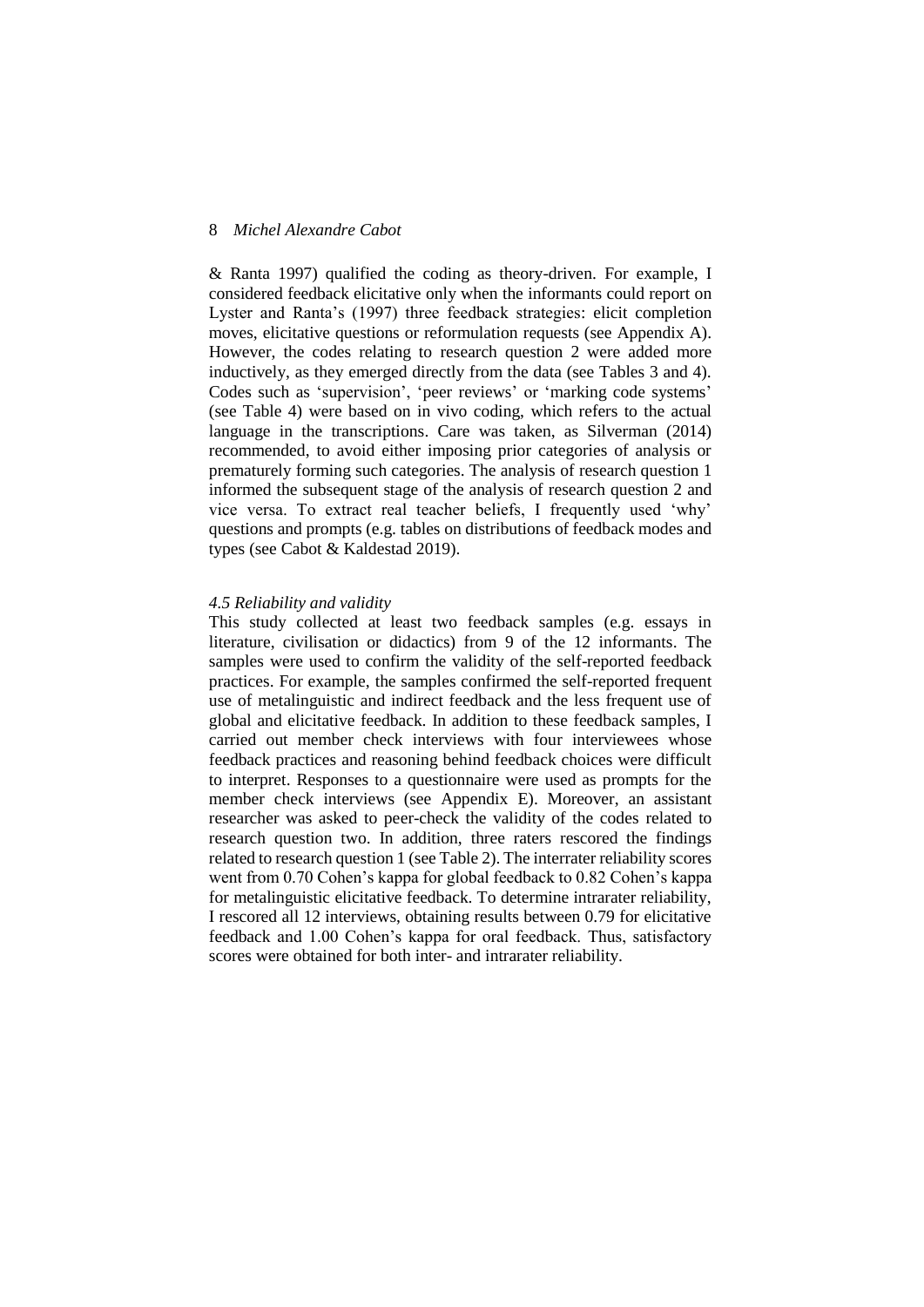#### *5. Findings*

Using illustrative examples, this section presents some interviewees' reflections on their feedback practices and the reasons behind their feedback choices. The first part elaborates on the lecturers' distribution of different feedback strategies (research question 1). The second part describes possible factors influencing the lecturers' feedback practices (research question 2).

### *5.1 Distribution of feedback practices*

The findings pertaining to research question 1 revealed that all the lecturers of this study predominantly used metalinguistic, indirect, local and unfocused feedback in response to written errors. Few provided oral and elicitative feedback extensively. Table 2 provides a more detailed overview of the interviewees' self-reported feedback practices.

Table 2. Participants' self-reported use of feedback types based on Ferris's (2014) recommendations

|         | Global<br>feedback | <b>Focused</b><br>feedback | Oral<br>feedback | Indirect<br>feedback | <b>Metalinguistic</b><br>feedback | <b>Elicitative</b><br>feedback |
|---------|--------------------|----------------------------|------------------|----------------------|-----------------------------------|--------------------------------|
| High    |                    |                            |                  |                      |                                   |                                |
| use     |                    |                            |                  |                      |                                   |                                |
| Medium  |                    |                            |                  |                      |                                   |                                |
| use     |                    |                            |                  |                      |                                   |                                |
| Low use |                    |                            |                  |                      |                                   |                                |

*Note.* The interviewees' self-perceived estimates were based on dichotomies. For example, high use of global feedback indicates low use of local feedback and vice versa, while medium use indicates that the informant reported providing approximately equal amounts of both feedback types.

As displayed in Table 2, the lecturers used metalinguistic and indirect feedback in a similar way. In contrast, the findings highlight variations in the participants' use of all other stated feedback strategies. The following illustrative snippets from five informant interviews explain these distinctions in more detail.

As can be seen in Table 2, many lecturers reported they only rarely provided feedback on global issues. Tom was the exception, reporting that he provided more global than local feedback. He described his approach as follows: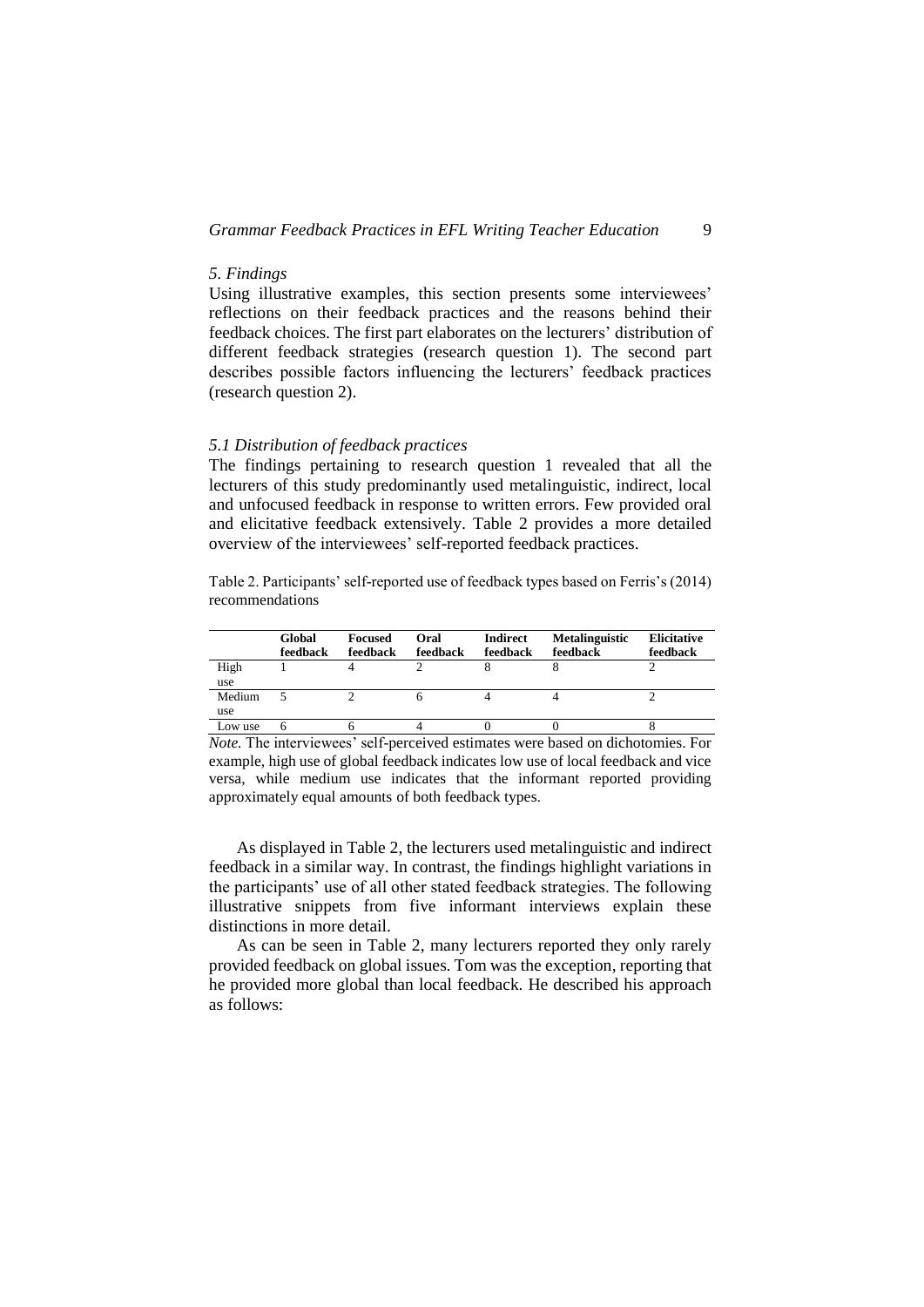I often write in the margin, 'Consider using more linking words like "however", "moreover" etc.' ... or when I know the paper was written by a very good student, I note, … 'Please, stick to one tense in your paragraph'. It depends on the essays, but I am generally not interested in local issues. They can correct these on their own.

When asked why he was not interested in local errors, he answered that fluency was much more important than accuracy, even though the limits between both are sometimes blurred. This use of feedback on global issues stands in clear contrast to the predominant use of feedback on local issues described by other participants. For example, Nancy recounted primarily choosing to provide CF on local issues:

Unfortunately, when I read a text, I am so concentrated that I focus much more on details than I should, and my focus becomes more local than global. For example, I comment on all concord errors and, to a lesser extent, on tenses in paragraphs and cohesion.

This extract illustrates how challenging the tension between providing feedback on local and global issues can be. The informants faced a similar challenge when deciding between focused and unfocused feedback. Brad, Eva, Ken, Nancy, Ruth and Viviane provided little focused feedback. Eva described her choice this way:

I correct all the errors in the text … I believe these students want unfocused feedback because they submit very few drafts. We do not have the resources for providing feedback on multiple drafts.

As Eva illustrates, the need for unfocused feedback becomes understandable when considering the low number of submissions. Focused feedback might be facilitated if teacher education provides additional time to the lecturers.

Concerning the findings on oral feedback, few lecturers provided more oral than written feedback (see Table 2). Pauline and Meg were the only two who provided extensive oral feedback. Pauline puts this as follows:

We discuss students' development in our individual conferences. The advantage is that we can immediately determine by their facial expressions or voice whether they understand terms such as 'concord errors'. If they do not understand, oral feedback provides the opportunity to use other terms they do understand.

Thus, Pauline provided oral feedback to facilitate clarifications and explanations. She was also one of only two lecturers to report using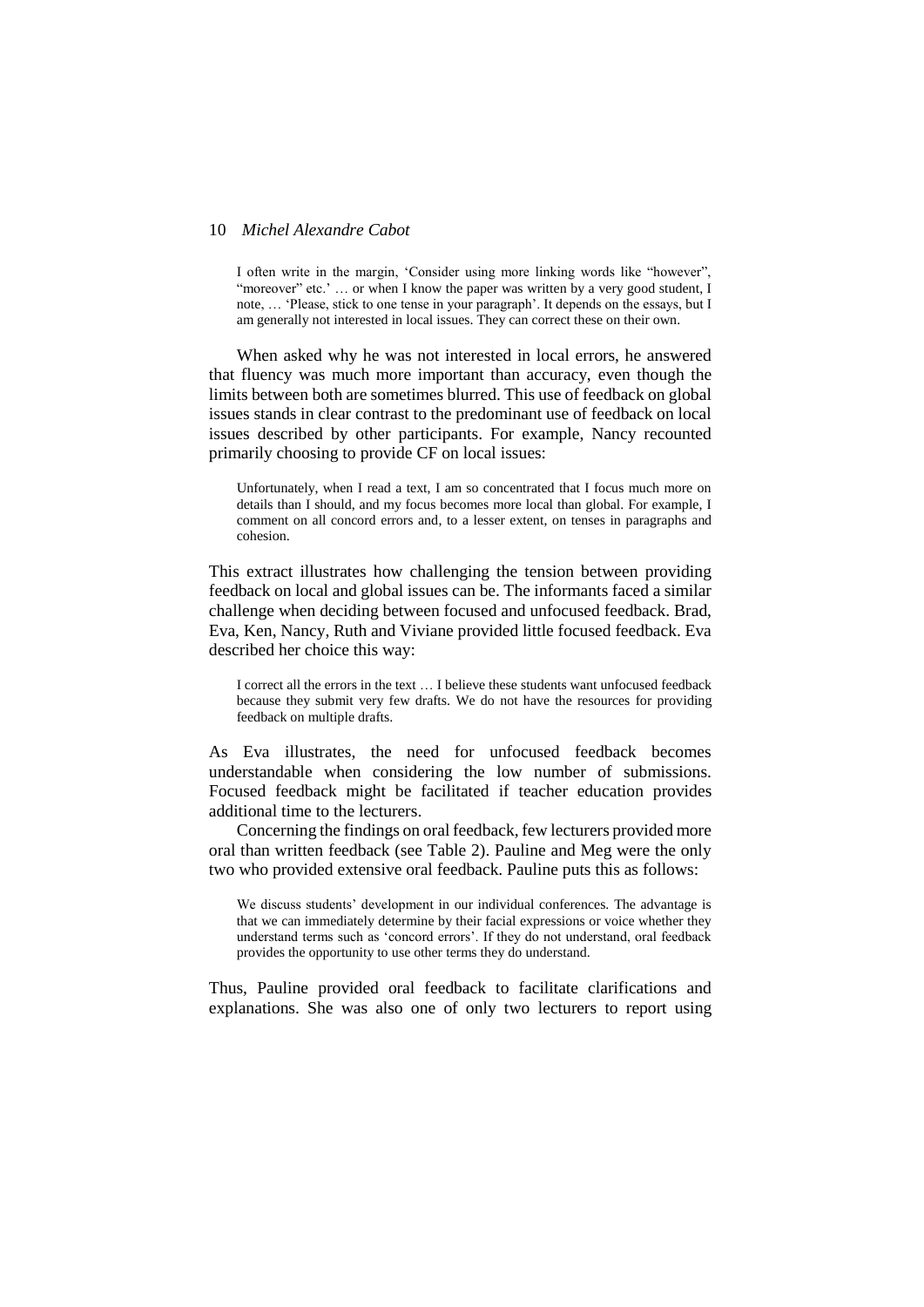elicitations extensively. In fact, the key finding from this research is that most lecturers provided little elicitative feedback, except Pauline and Meg. For example, Meg mentioned,

An essential part of my approach consists of initiating dialogic processes. I often use questions in the margin to elicit knowledge. I talk to my students through my feedback. I often ask my students to imagine conversing with me while reading my feedback in the margins.

In contrast to Meg, most interviewees described using questions less frequently than reformulation requests. For example, they recounted using comments such as 'rephrase' more often than asking questions. The following section presents the lecturers' reasoning behind such decisions.

### *5.2 Possible factors influencing the selection of feedback practices*

The main findings indicate that the lecturers' feedback practices are influenced by multifaceted personal and contextual factors.

First, many participants gave numerous reasons for using metalinguistic and indirect CF extensively: Dennis, Grace, Meg and Tom believed they do so because the metalanguage used in the feedback facilitates self-help and increases language awareness. Grace explained that the students 'see the concepts, terminology and structures they learn about in application in their own text so that they can then, down the road, do the same things with their pupils', which is of particular importance in teacher education. In other words, the students need the metalanguage the lecturers write in the margin because it conveys grammatical knowledge they will need when they have to mark essays in the future. However, most lecturers found indirect CF equally important, believing students learn more by discovering the correct answers on their own. For example, when it would be too complicated for Viviane to rewrite a whole sentence, she would combine indirect feedback with metalinguistic comments such as 'clumsy sentence'. In contrast, few lecturers used elicitative CF. Ken attributed his minimal use of this strategy to the questions sometimes seeming unnatural and being linked to 'testing'. Table 3 displays some quotations from the informants who tried to explain the main reasons behind their feedback choices.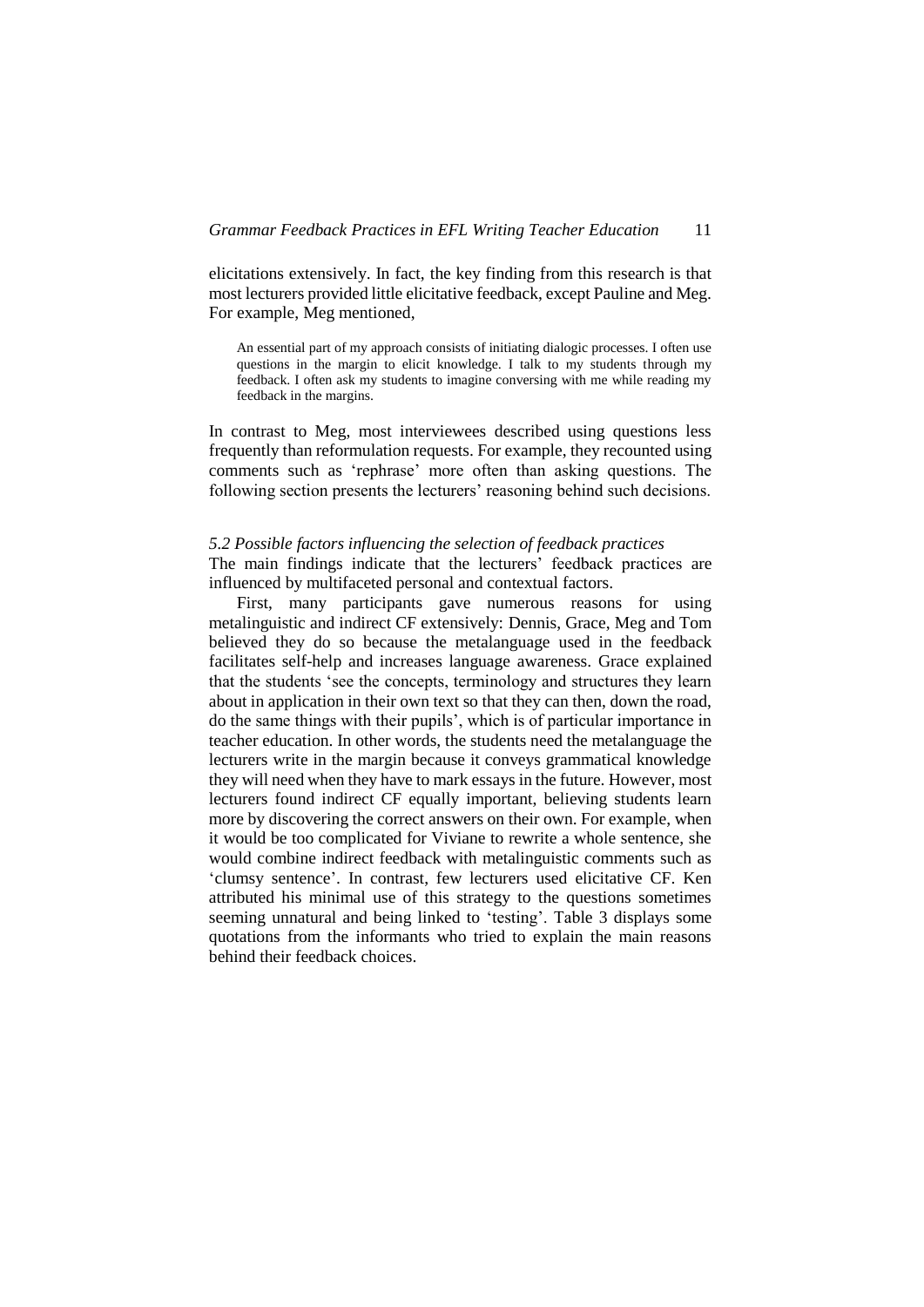|                           | <b>Global CF</b>                                                                                                                           | <b>Focused</b><br>CF                                                                                                                    | Oral<br>CF                                                                                                | <b>Indirect</b><br>CF                                                                                                                       | Meta-<br>linguistic<br>CF                                                                                                                           | <b>Elicitative</b><br>CF                                                                                                                   |
|---------------------------|--------------------------------------------------------------------------------------------------------------------------------------------|-----------------------------------------------------------------------------------------------------------------------------------------|-----------------------------------------------------------------------------------------------------------|---------------------------------------------------------------------------------------------------------------------------------------------|-----------------------------------------------------------------------------------------------------------------------------------------------------|--------------------------------------------------------------------------------------------------------------------------------------------|
| <b>Reasons</b><br>for     | Tom:<br>'It helps<br>students<br>think more<br>about<br>coherence,<br>cohesion'.                                                           | Dennis:<br>'Focused<br>feedback<br>is more<br>learner-<br>friendly'.                                                                    | Meg:<br>'Their<br>facial<br>express-<br>ions reveal<br>whether<br>they<br>understood<br>the<br>feedback'. | Ruth:<br>$\mathbf{H}$<br>stimulates<br>students to<br>use their<br>grammar<br>books and<br>diction-<br>aries'.                              | Grace:<br>'It gives<br>them an<br>opportun-<br>ity to see<br>the<br>connection<br>between<br>declarative<br>and pro-<br>cedural<br>know-<br>ledge'. | Pauline:<br>'They learn<br>more when<br>we ask.<br>"Where is<br>your<br>subject?"<br>instead of<br>writing<br>"concord" in<br>the margin'. |
| <b>Reasons</b><br>against | Viviane:<br>'They<br>[students]<br>want us to<br>point at all<br>errors.<br>They want<br>to be able<br>to write an<br>error-free<br>text'. | Eva:<br>'They<br>[students]<br>want<br>unfocused<br>feedback<br>when they<br>have few<br>opportun-<br>ities to<br>receive<br>feedback'. | Faith:<br>'It is too<br>time-<br>consuming<br>and often<br>increases<br>student<br>anxiety'.              | Brad:<br>'They<br>[students]<br>won't be<br>able to<br>find the<br>correct<br>answers-<br>for<br>example,<br>the correct<br>word<br>order'. | Nancy:<br>'I try to<br>avoid<br>difficult<br>terms such<br>as "ante-<br>cedent".<br>Meta-<br>language<br>is often<br>too<br>difficult'.             | Ken:<br><b>'Ouestions</b><br>can be<br>linked to<br>"testing<br>the<br>students".                                                          |

### Table 3. Personal reasons for and against six corrective feedback strategies

Many of the reasons shown in Table 3 were mentioned by several lecturers, only in different words. Interestingly, the lecturers' views on feedback strategies often included both the positive and negative reasons that informed their feedback choices. These reasons qualified as personal factors.

Regarding contextual factors, a variety of other factors were reported as influencing the lecturers' feedback practices. Table 4 provides an overview of these influences.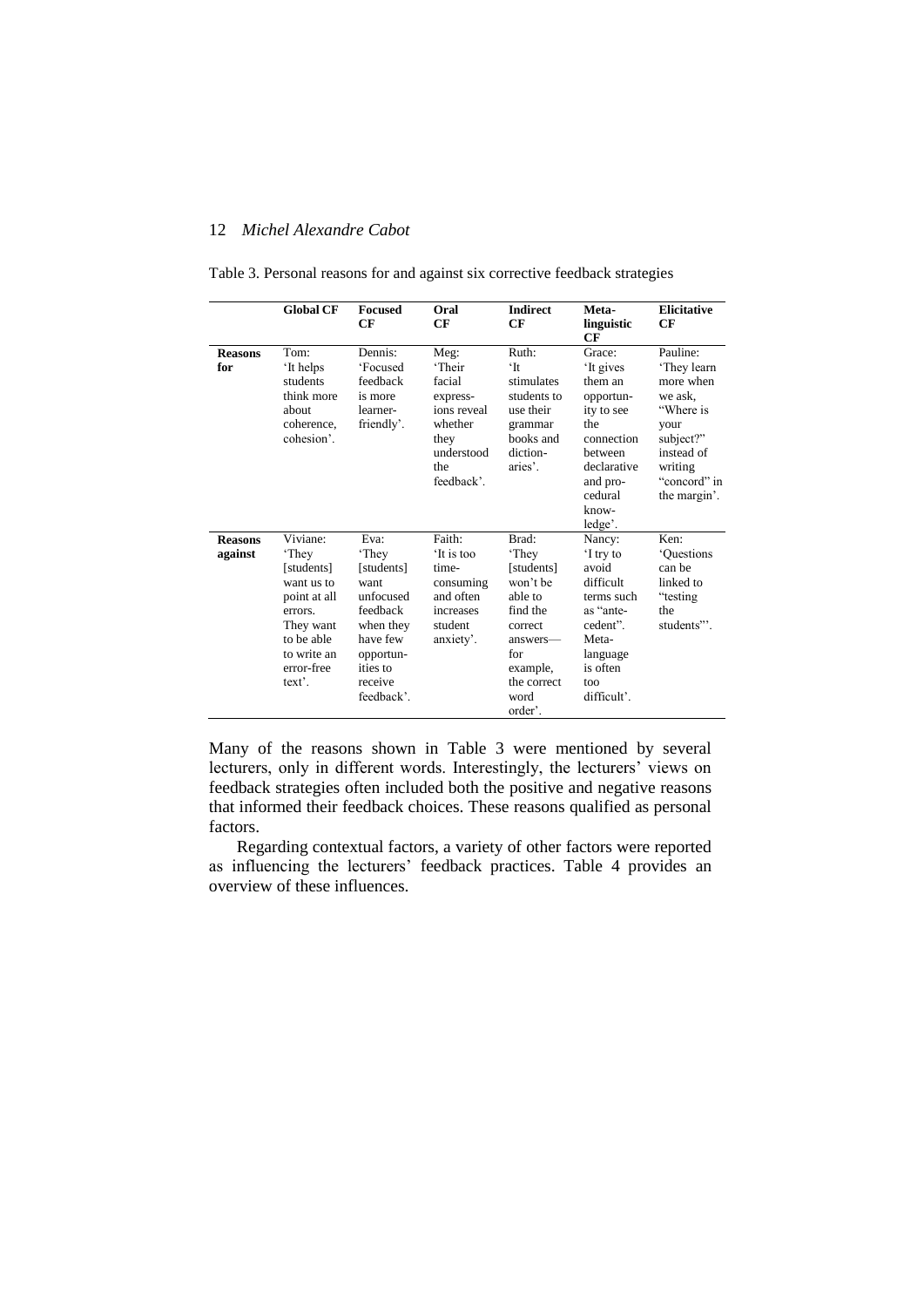| <b>Main categories</b>                            | <b>Subcategories</b>                                                      | Number of<br><b>lecturers</b><br>$(N = 12)$ | Coding<br>occurrences in<br><b>NVivo</b> |
|---------------------------------------------------|---------------------------------------------------------------------------|---------------------------------------------|------------------------------------------|
| Influences from<br>feedback-providing<br>contexts | Past and present<br>assignments and<br>exam assessments                   | 12                                          | 45                                       |
|                                                   | Supervision of<br>students                                                | 3                                           | 3                                        |
| Influences from<br>formal and informal<br>forums  | Formal: courses on<br>assessment                                          | 10                                          | 21                                       |
|                                                   | Informal:<br>conversations with<br>colleagues or<br>students              | 12                                          | 16                                       |
| Influences from<br>feedback-receiving<br>contexts | Peer reviews of<br>scientific articles<br>and doctoral theses             | $\overline{5}$                              | 12.                                      |
|                                                   | Assessment of<br>essays at school or<br>university in the<br>distant past | 10                                          | 16                                       |
| Influences from the<br>use of tools               | Common use of<br>marking code<br>systems                                  | $\overline{5}$                              | 5                                        |

Table 4. Contextual factors influencing lecturers' feedback decisions (in categories, number of lecturers and coding occurrences)

As displayed in Table 4, the interviews revolved several times around feedback provision on assignments and exams, as well as student supervision. The lecturers characterised the first factor as mainly beneficial for their feedback development. In fact, past feedbackproviding contexts can be especially important in understanding present feedback practices because the lecturers often believed it necessary to adapt feedback to specific contexts. For example, Nancy went from taking a more focused approach as an upper secondary school teacher to taking a more unfocused approach with her university students. She believed they are more proficient and, thus, better able to engage with unfocused feedback. In comparison, Dennis, Faith, Grace, Meg and Tom reported that their feedback development shifted from a more local error treatment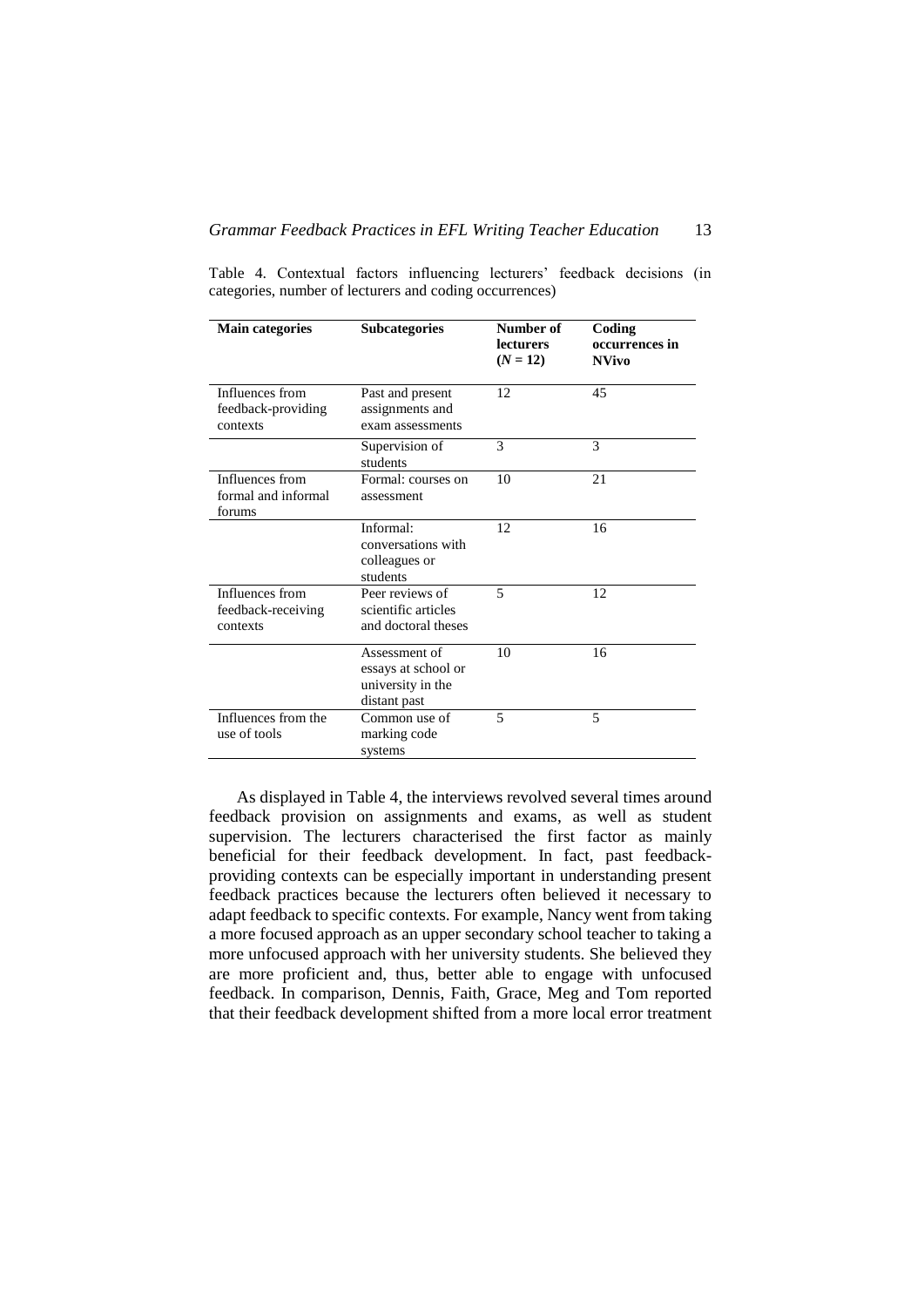in the past to a more global focus. These lecturers explained that this change was likely due to gaining new insights into student needs. For example, they believed students now struggle more with fluency than accuracy because spelling and grammar checks on word-processing programs detect coherence errors to a lesser extent. Interestingly, when comparing feedback tendencies in the past with those of the present, all lecturers had changed their feedback practices in terms of some specific feedback strategies (see Appendix C).

Regarding the second factor, Table 4 displays the importance some participants assigned to assessment courses. Grace described how such courses have influenced her feedback practices:

These courses influence you indirectly because you use, perhaps, more metalanguage. You have to think of grades and reasons for giving one grade and not another one. … I didn't think of it before, but somehow, I am now much better at categorising.

This excerpt suggests that courses may help lecturers learn to employ metalanguage more effectively. In contrast to these more formal contexts, Pauline used, for example, chat rooms to converse in writing with her students. In these chat rooms, she used more elicitative questions than in the feedback she generally provided on the students' essays. She described this phenomenon:

I use questions more frequently in the chat rooms on Canvas … but not really in written feedback. I think that many students are afraid of grammar. Chat rooms are, in this context, a wonderful tool. … They make it somehow easier to talk about grammar.

Considering this, the use of elicitations might be more frequent in such informal forums because it more closely resembles oral feedback, even though the feedback is written. In all other contexts, especially in written situations, the informants said that they provided little elicitative feedback.

The third contextual factor affecting the participants' selection of feedback strategies is feedback-receiving contexts. Some informants thought that the feedback they had received on peer-reviewed articles (e.g. Tom and the reuse of global feedback) in the recent past or on essays in the distant past may have impacted their practices. Viviane provided an interesting example: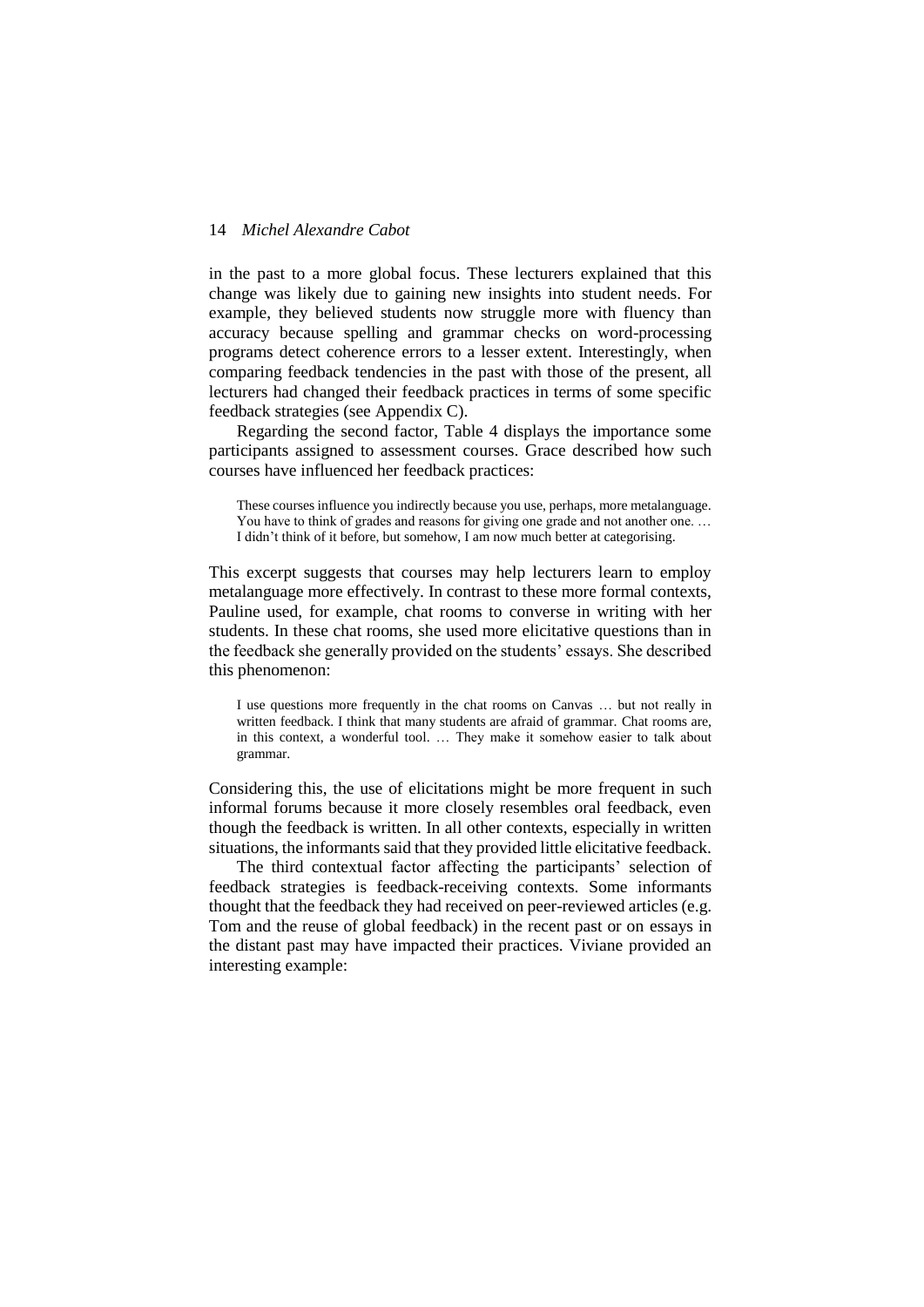The feedback I received at university was very direct, with very few metalinguistic comments. This may be one of the reasons I now use more metalinguistic and indirect feedback. I compensate somehow.

Viviane's experience aligned with those of other informants, such as Faith and Ken. They can be identified as 'counter-reactions' that help explain present feedback practices.

The last factor is the use of common marking codes. For example, Eva thought it was unfortunate that her English department had not created a common system of marking codes:

The reason for using less metalinguistic feedback at our university is that we do not have this system with symbols. I mean, this system we developed and used together at upper secondary school. I was very happy with it. Every time there was a concord error, I used a symbol … It was easier to see in the margin which serious errors occurred several times. This made it easier to summarise all errors and use convenient metalanguage in the end comments.

Here, Eva makes an interesting link between the use of common marking codes and the provision of metalinguistic in-text and end comments. Such contextual factors must be observed in combination with personal preferences because not all lecturers favoured the use of codes instead of written-out comments.

In sum, both contextual and personal factors shape lecturers' feedback practices. To further investigate this issue, the next section therefore discusses these findings, considering the concept of context-dependent learning ecologies (e.g. Van Lier 2004) and individual teacher beliefs (e.g. Borg 2015).

### *6. Discussion*

### *6.1 Teacher beliefs*

The main findings for research question 1 are two-fold: All 12 lecturers reported providing predominantly metalinguistic and indirect feedback. Many lecturers also recounted providing little global and focused error treatment and rarely used elicitative feedback. Research question 2, however, uncovered contextual (e.g. courses on assessment) and personal (e.g. positive beliefs about metalanguage) factors that can explain these feedback strategy selections.

These findings describe teacher beliefs (more specifically, positive beliefs about indirect and metalinguistic feedback and negative beliefs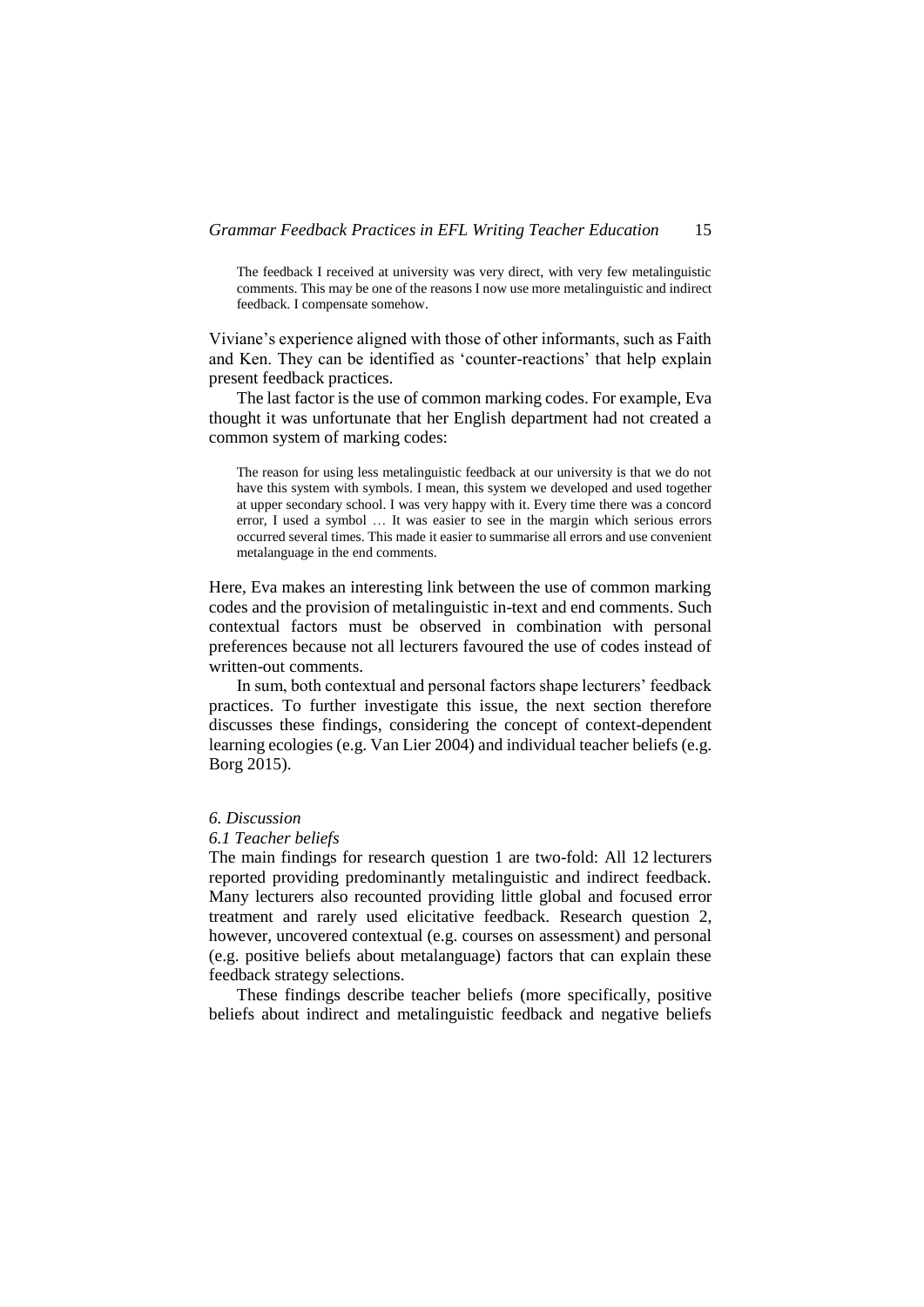about elicitative feedback), which may explain why the lecturers used certain feedback strategies to varying degrees (see Table 3). Phipps and Borg's (2009) distinction between core and peripheral beliefs helped to analyse and understand the lecturers' beliefs about feedback practices. Figure 1 illustrates a possible relationship between these belief systems in relation to the feedback practices of this study.



 $\uparrow$  = Possible directions of moving beliefs about feedback.

Figure 1. Core and peripheral feedback beliefs in the study

Based on the data of this study (see Table 2), Figure 1 displays metalinguistic and indirect CF as core beliefs, while global, focused, oral and elicitative CF are peripheral beliefs. The predominant choice of metalinguistic and indirect feedback can be explained by the lecturers' fundamental belief in the corrective force and effectiveness of these two feedback types. Green (1998: 46) described these beliefs as 'those beliefs held with psychological strength … we are most prone to accept without question'. However, the question arises whether the lecturers overuse metalinguistic feedback because they believe too firmly in the advantages of this feedback strategy. Johnston and Goettsch (2000) indicated it is equally important to provide examples to make grammar comments useful to students. In contrast to metalinguistic feedback, the strong belief in indirect feedback was surprising. Interestingly, the lack of time was not used as a main argument for indirect feedback, but the wish that students should discover the correct answers by themselves. Indirect CF usage may be recommended because it promotes learner autonomy (e.g. Ferris 2014). Conversely, as highlighted by Diab (2005: 33), it is sometimes difficult to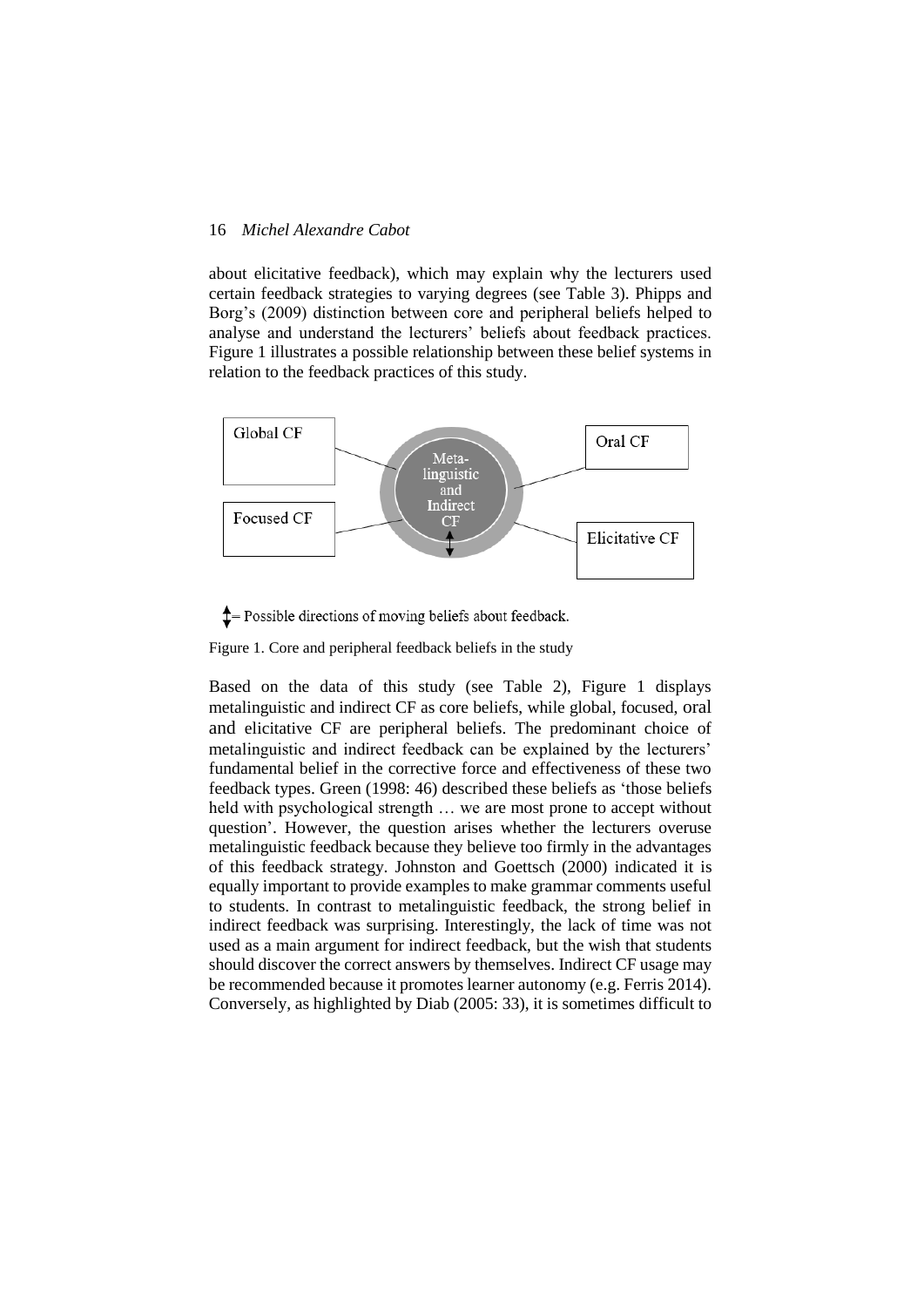avoid direct CF because some errors (e.g. comma splices) cannot be highlighted without correcting them. In other words, the distinction between indirect and direct feedback may appear too dichotomous.

Peripheral beliefs (beliefs that are less influential in shaping lecturers' feedback decisions) can help to understand the lack of global feedback shown in the present study and some previous works (e.g. Mao & Crosthwaite 2019; Montgomery & Baker 2007). For example, one reason the lecturers of this study used global feedback (e.g. tense shift in a paragraph) less frequently could be that they were not fully convinced of the advantages of global feedback. In fact, many lecturers expressed a high interest in local feedback (e.g. third person 's')—which is, as highlighted by Amrhein and Nassaji (2010), precisely the kind of feedback students want and expect. Another reason could be that the lecturers knew about best practice recommendations (e.g. Ferris 2014) in relation to global feedback, but it was an unimplemented ideal. For example, Nancy seemed to be apologetic about her use of local feedback. In contrast, Tom mentioned an alignment between his strong belief in the importance of global feedback and his feedback practices.

Moreover, in line with Schulz (2001), the tendency to provide unfocused feedback seems to be a common practice because the lecturers were afraid that students would feel 'cheated' with focused in-text comments when teacher education facilitated only few submissions (see Table 3). In other words, as highlighted by Lee (2010), teacher educators such as EFL lecturers need more time and resources to increase the number of feedback opportunities and thus the possibility of offering focused feedback.

Regarding oral feedback, this study's findings suggest there are two interesting groups of lecturers. The first group of lecturers expressed a well-known mismatch (see, for example, Nassaji 2017) between their strong belief in the effectiveness of teacher-student conferences and their actual feedback practices. According to the interviews, some lecturers favoured teacher-student conferences, but they often did not provide them because they felt that these required too much time (see Table 3). The second group of lecturers basically disliked and avoided teacher-student conferences because they believed that these increase student anxiety. This problem of anxiety was also a major issue in Yeh (2016), although Ferris (2014) indicated that many respondents expressed great enthusiasm for writing conferences.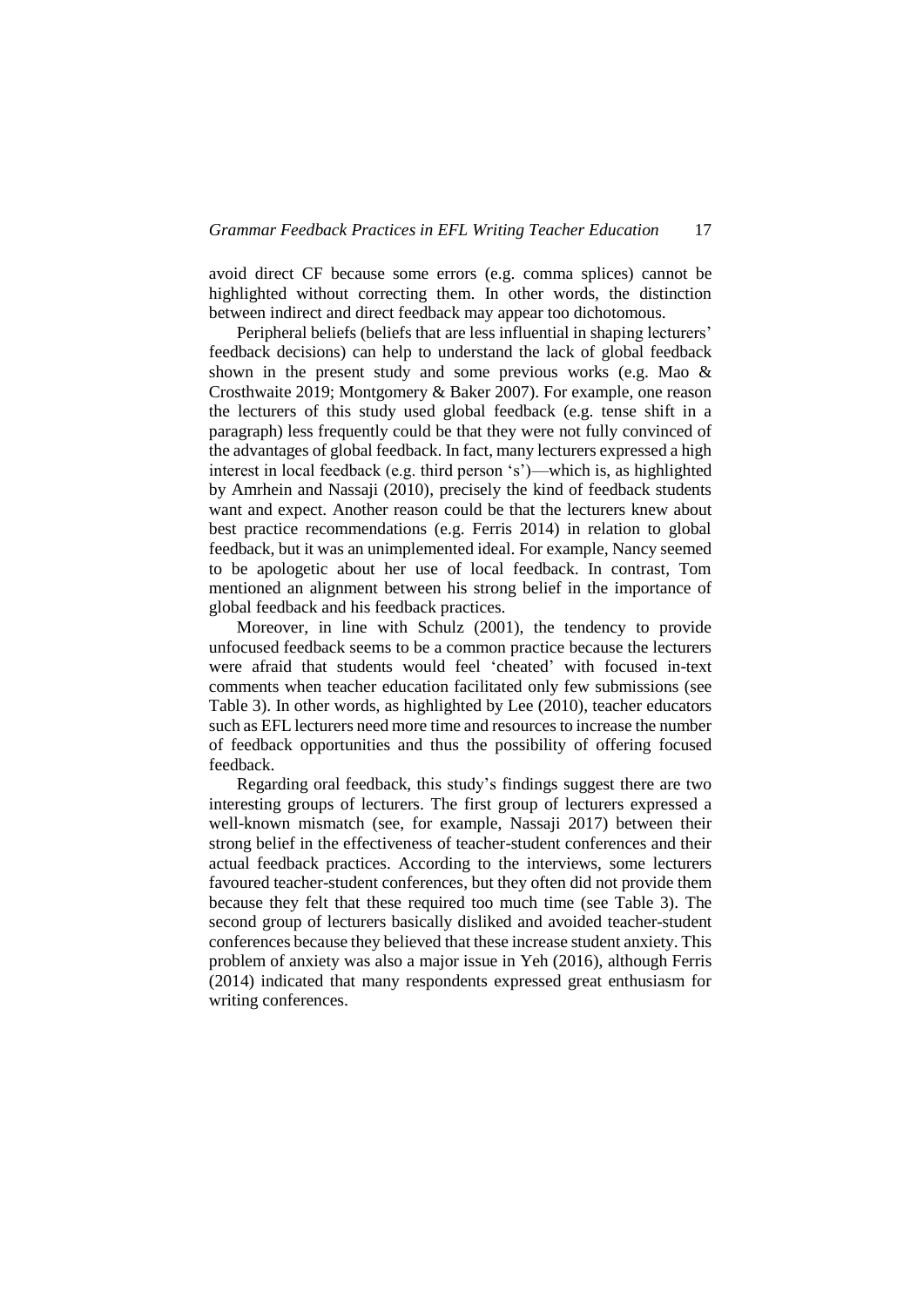Lastly, elicitative CF was the type of feedback most unrelated to the core beliefs in this study (see Figure 1) because—in contrast to Nassaji (2007)—it was perceived as something unnatural (see Table 3) and was scarcely used by the informants (see Table 2). For example, Ken believed questions seem contrived and can be linked to 'testing the students'. Conversely, Meg seemed to follow general feedback recommendations (e.g. Ferris 2014), using terms such as 'initiating dialogic processes' to legitimise her frequent use of elicitative questions.

However, as indicated by the bidirectional arrow in Figure 1, the findings also suggest that beliefs can change. This represents a major result of this study, which stands in contrast to Pajares's (1992) and Phipps and Borg's (2009) approaches that consider beliefs as basically unchanging. For example, Dennis, Faith, Grace and Meg moved from providing predominantly local feedback to providing global feedback (see Appendix C). This again confirms Green's (1998: 48) argument that 'teaching has to do, among other things, with the modification and formation of belief systems'. In other words, if the purpose were to increase core feedback types to improve feedback quality in teacher education, it might be advisable to move certain feedback types from the periphery to the core, as illustrated in Figure 1. However, this would require lecturers to be fully convinced of the advantages of these feedback types.

In sum, these findings on the various feedback strategies raise questions about the specific reasons behind the lecturers' decisions. Clearly, the distinction between peripheral and core belief systems can help explain the lecturers' reasoning behind their personal feedback decisions. This can be useful for determining whether certain feedback types are over- or underused—which, in turn, can raise lecturers' feedback awareness and help to develop specific feedback suggestions for EFL teacher education. Most interestingly, beliefs can change and interact in different contexts, which I discuss next.

### *6.2 Learning ecologies*

Lecturers learn to adapt feedback to different and ever-changing contexts. In other words, this learning takes place in so-called learning ecologies (e.g. Barron 2006; Van Lier 2004). The description of such learning ecologies can help to understand lecturers' current feedback practices. This is particularly interesting because little is known about how lecturers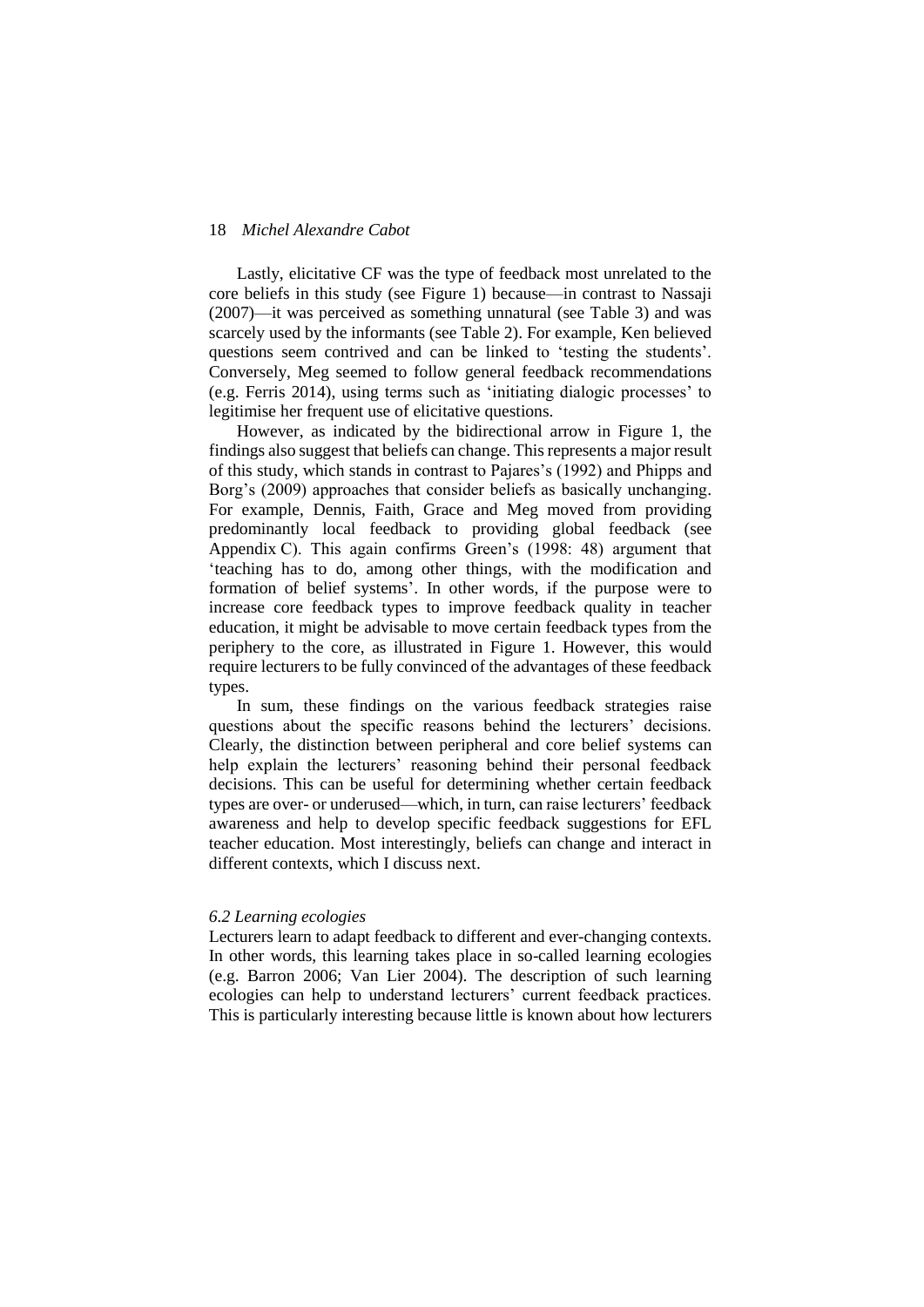learn to provide feedback in L2 writing (Crusan, Plakans & Gebril 2016; Lee 2010). In this context, Table 4 provides useful data on multifaceted context-dependent factors.

Table 4 mentions first feedback-providing situations, which can change and create new contexts that can prove challenging for lecturers. Moving from one situation to another, 'ecological transitions' (Bronfenbrenner 1979: 26) may occur in the lecturers' feedback careers, which can shape the CF practices they currently employ. Two interesting examples from the data (see Appendix C) illustrate this. First, Nancy considered the transition from teaching at an upper secondary school to teaching at a university a crucial learning moment because she had to adjust to a more unfocused error treatment approach. Second, many years of experience have convinced Dennis, Faith, Grace and Meg of the effectiveness of global, in addition to local, feedback (see Appendices B and C). More specifically, they moved from providing predominantly local feedback (e.g. third person 's') in the past to providing global (e.g. tense shift in a paragraph) feedback in recent years. A valuable reason for this feedback change is that lecturers need to adapt their feedback to student needs and new learning contexts, which might be particularly challenging in Norwegian teacher education (e.g. Rødnes, Hellekjær & Vold 2014). In fact, Dennis reported that students now struggle more with coherence in their texts than with local errors, which the spelling and grammar checkers on word-processing programs detect more easily. Such reflections might be important to improve feedback quality and effectiveness in teacher education.

Influences from formal and informal forums seemed equally interesting. As an example of formal contexts, Grace described assessment courses as important learning contexts because these helped her grade essays, categorise errors and use metalanguage more conveniently. Bøhn and Tsagari (2021) emphasised the importance of such assessmentspecific competence (e.g. knowing what should be assessed) in the development of knowledge and skills needed to carry out effective feedback practices in Norway. Informal forums, however, involved positive experiences with discussing grammar through chat rooms. One interesting explanation for the facilitated use of elicitative questions in chat rooms might be that these contexts represent a 'negotiated oral feedback' (Nassaji 2017: 114) situation governed by a conversational logic. In contrast to chat rooms, writing conferences offer the advantage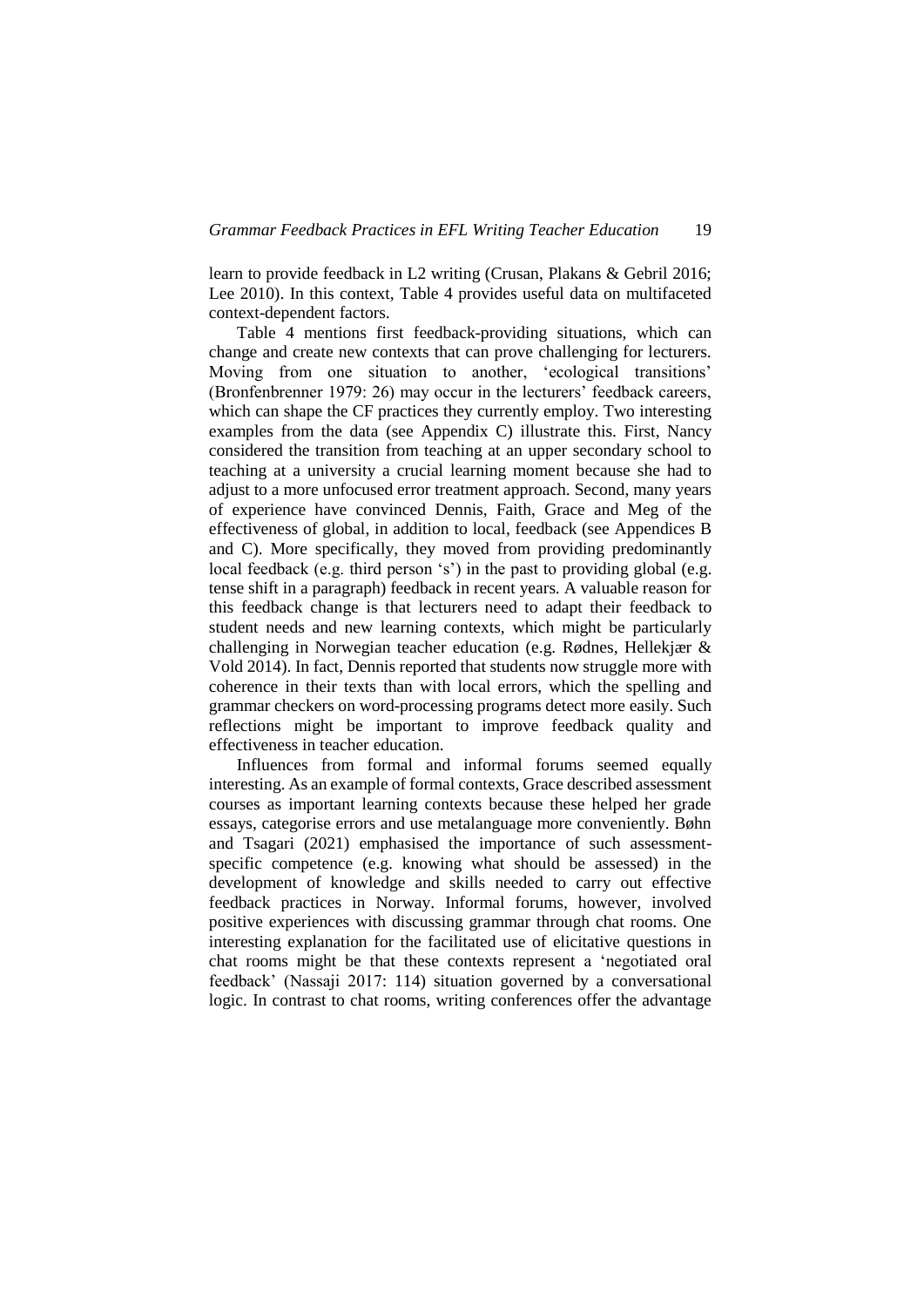of 'real time consultations' (Yeh 2016: 51) in which elicitative (and metalinguistic) feedback may be triggered by the students' facial expressions or voices indicating that they did not understand a term. Clearly, this 'inquirer role' (Lee 2010: 153) of lecturers needs to be reinforced in teacher education.

The third category in Table 4 consists of influences from feedbackreceiving contexts. For example, Viviane believed that her preferences for metalinguistic and indirect feedback are a counter-reaction: she wanted to compensate for the feedback she did not get as a student at university. Such contexts, labelled as counter-reactions by Borg (1999) and Golombek (1998), can help to analyse and understand some lecturers' feedback practices. This, in turn, seems to be important, provided that lecturers' feedback self-awareness can influence feedback quality (e.g. Strijbos & Müller 2014).

The final category in Table 4 illustrates how the use of marking codes—created and used at the institutional level—can facilitate the use of focused and metalinguistic feedback and thus create a more feedbackprovider-friendly context for lecturers. On the one hand, Nancy and Eva's positive experiences are supported by studies such as Johnston and Goettsch (2000). On the other hand, the findings stand in contrast to research showing that error codes help little to achieve greater accuracy in student texts over time (Ellis 2009). However, one convincing argument of the present study might be that marking code systems trigger more focused end comments and make it easier for instructors to distinguish accidental mistakes from systemic errors.

To sum up, the findings of this study elucidate the importance of certain contextual influences that can trigger specific feedback strategies (e.g. Foltz 2018; Miller 2005; Thoms 2014). A discussion of the need to implement feedback recommendations such as Ferris's (2014) best practice suggestions to improve feedback quality in EFL teacher education should consider such contextual factors, in addition to the aforementioned personal factors.

### *7. Limitations and Strengths*

This study had limitations that affected both the interpretation and the impact upon the generalisability of the findings. First, self-reported data, such as information supplied in interviews, have validity issues because the data may reflect reported rather than actual practices. Second, given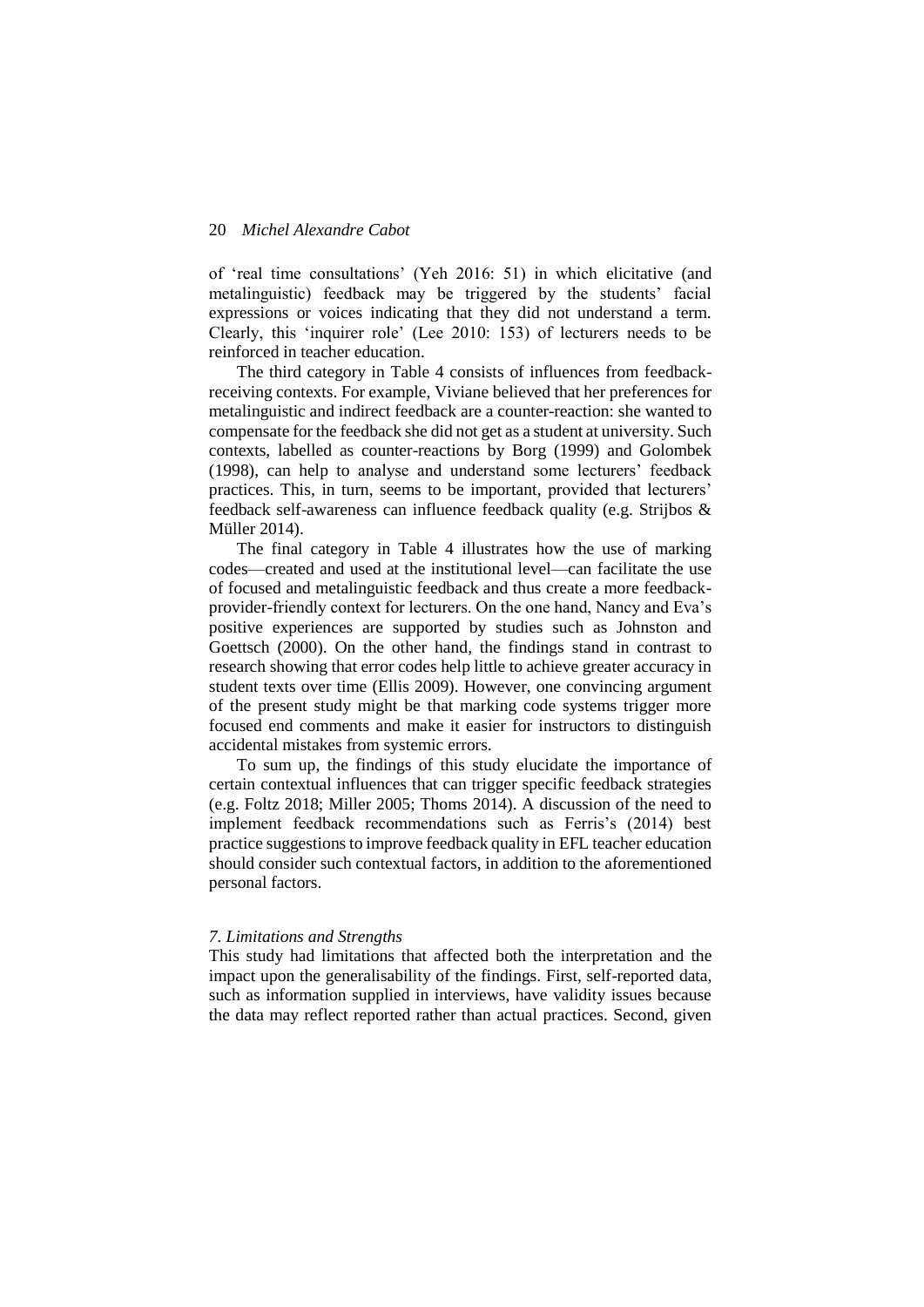the limited number of participants, the study does not provide an exhaustive picture of EFL lecturers' perceptions in general or in the Norwegian teacher education context.

However, this study also has many strengths. First, the results of this qualitative study are, in principle, generalisable to theoretical propositions—that is, 'the development of a theory of the processes operating in the case studied' (Maxwell 2013: 138). In other words, the theoretical discussion on how to combine teacher beliefs with learning ecologies is novel and can thus be considered a strength. Second, the study sampling facilitated the investigation of teacher beliefs because in the case of experienced lecturers, the alignment between feedback beliefs and practices seems to be relatively high (Basturkmen 2012). Third, inter- and intrarater reliability tests were conducted to check the reliability and validity of the codes (see section 4.5). Last, the findings of this study resonate with other studies about grammar feedback strategies. For example, many studies agree on the positive benefits of indirect (e.g. Ferris 2014), metalinguistic (e.g. Pawlak 2020), global (e.g. Mao & Crosthwaite 2019), oral (e.g. Yeh 2016) and elicitative feedback (e.g. Nassaj 2007, 2017).

### *8. Conclusion*

In the present study, my analysis produced both an overview of current perceptions of feedback practices and (this might be a particularly valuable outcome) a list of possible personal and contextual factors that can shape teachers' feedback beliefs—which are, in principle, difficult to change. Furthermore, the study provides an example of transdisciplinary research that combines theoretical perspectives on teacher beliefs with learning ecologies to explain lecturers' feedback strategies decisions regarding grammar, here used as an inspiring example.

This study's results can be useful in EFL writing teacher education. First, they can stimulate lecturers to reflect on their beliefs in relation to feedback, for example global, oral and elicitative CF (feedback awareness). Second, by focusing more clearly on context-dependent factors, this study broadens the discussion on how to improve the feedback quality in teacher education by, for example, suggesting informal forums such as chat rooms (feedback-enhancing settings).

Concerning new research avenues, it would be interesting to conduct a large-scale survey of EFL lecturers' feedback practices, which could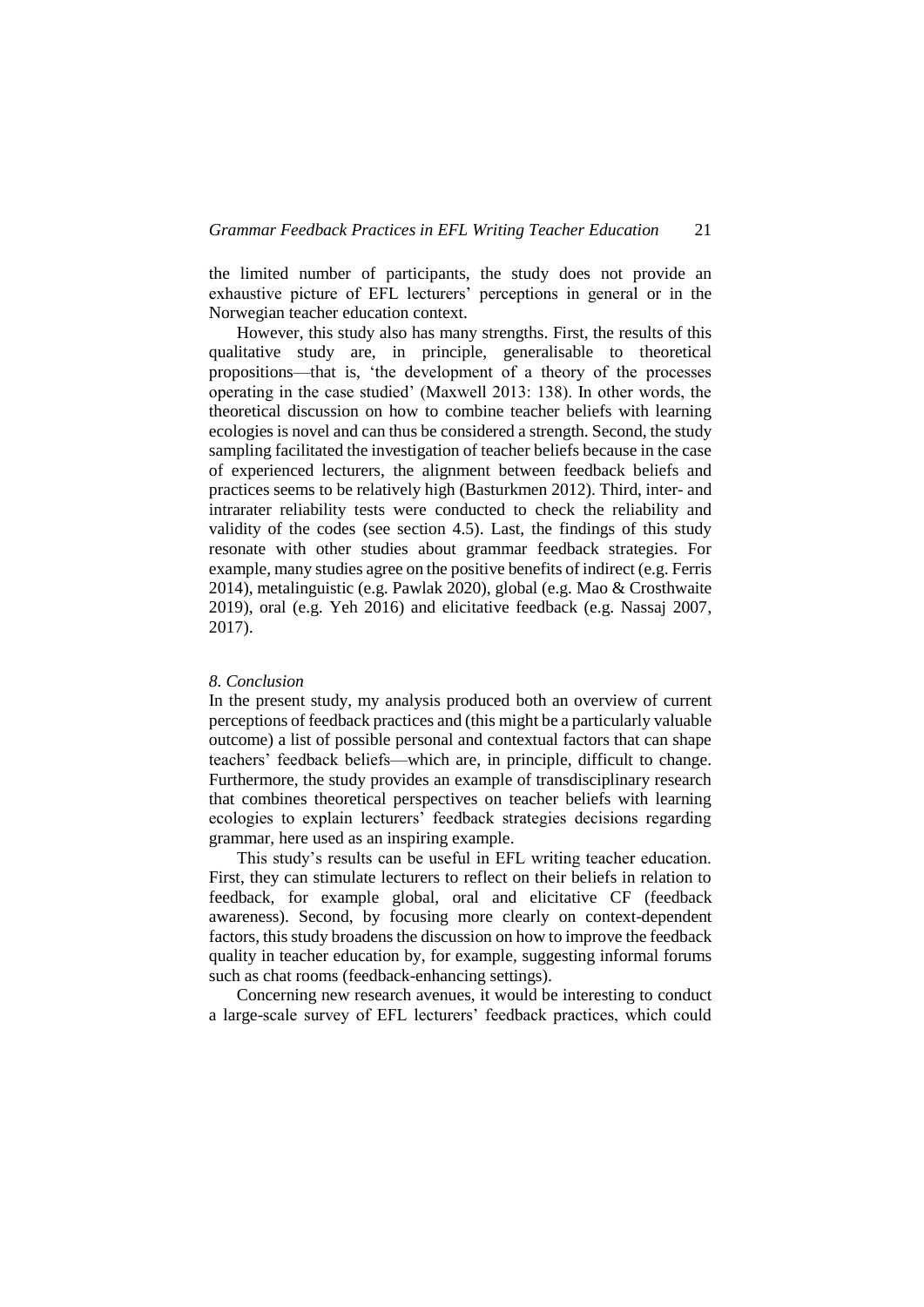further analyse the relationship between personal (e.g. culture, gender, cognitive styles) and contextual variables (e.g. curriculum goals, time constraints) in Norway. This can help to develop specific feedback suggestions for EFL teacher education.

## *Appendices*

Appendix A: Feedback strategies used in the study (adapted from Ellis 2009, and Ferris 2011, 2014, and Lyster & Ranta 1997)

| <b>Feedback</b> | <b>Description</b>                                                                                                                       | <b>Examples</b>                                                                                                                                                                                  |
|-----------------|------------------------------------------------------------------------------------------------------------------------------------------|--------------------------------------------------------------------------------------------------------------------------------------------------------------------------------------------------|
| strategy        |                                                                                                                                          |                                                                                                                                                                                                  |
| Oral            | The lecturer provides oral feedback<br>during writing conferences, i.e.<br>individual teacher-student<br>conferences                     | What is your subject?<br>Is it in the plural or<br>singular?                                                                                                                                     |
| Written         | The lecturer provides either<br>computer-typed or hand-written<br>corrective feedback in end and/or<br>marginal and/or in-text comments. | This is a very good<br>essay. As to the<br>language, I have a few<br>comments:<br>- Avoid incomplete<br>sentences<br>- Avoid heavy/unclear<br>sentences<br>- Be aware of concord                 |
| Global          | Correcting grammar above the<br>sentence level                                                                                           | You change tense!<br>You must stick to<br>either the present or<br>the past tense.                                                                                                               |
| Local           | Correcting grammar under the<br>sentence level                                                                                           | · Missing apostrophes<br>(e.g., *"the sister<br>behaviour" instead of<br>"the sister's<br>behaviour"<br>• Concord errors (e.g.,<br>*"Constantia develop"<br>instead of "Constantia<br>develops") |
| Focused         | Correcting one to two error<br>categories, mostly in end and<br>marginal comments.                                                       | 'concord'<br>'run-on sentence'                                                                                                                                                                   |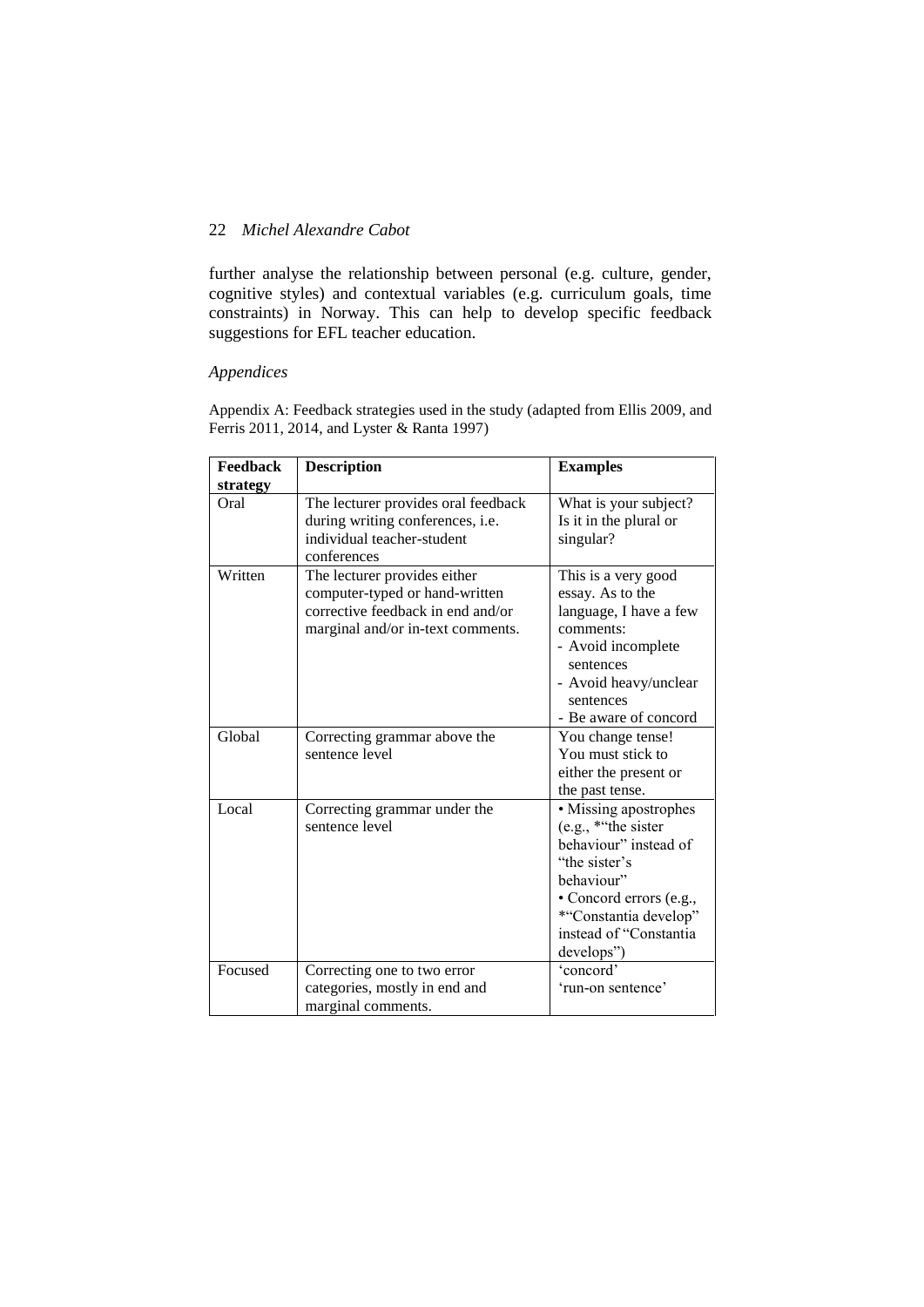*Grammar Feedback Practices in EFL Writing Teacher Education* 23

| Mid-        | Correcting three to five error    | 'concord'                           |                                    |
|-------------|-----------------------------------|-------------------------------------|------------------------------------|
| focused     | categories, mostly in end and     |                                     | 'run-on sentence'                  |
|             | marginal comments.                | 'tense shift'                       |                                    |
| Unfocused   | Correcting more than five error   |                                     | 'concord'                          |
|             |                                   | categories, mostly in marginal and  | 'run-on sentence'                  |
|             | in-text comments.                 |                                     | 'tense shift'                      |
|             |                                   |                                     | 'incomplete sentence'              |
|             |                                   |                                     | 'word classes'                     |
|             |                                   |                                     | 'apostrophes'                      |
| Direct      | The lecturer provides the student |                                     | You have to write                  |
|             | with the correct form.            |                                     | "mice", not "mouses".              |
|             |                                   |                                     |                                    |
| Indirect    |                                   | The lecturer provides no correction | We do not say                      |
|             | but points at or indicates (e.g.  |                                     | "mouses" in English.               |
|             | typographically) the error.       |                                     |                                    |
|             |                                   |                                     |                                    |
| Meta-       | Contains metalanguage regarding   |                                     | "Influence" is a noun.             |
| linguistic  | errors                            |                                     | "Influential" is an                |
|             |                                   |                                     | adjective.                         |
| Elicitative | Reformulation                     | Asking the                          | Can you say this                   |
|             | requests                          | student to                          | another way?                       |
|             |                                   | reformulate to                      |                                    |
|             |                                   | improve                             |                                    |
|             |                                   | comprehensibility                   |                                    |
|             | Elicitative<br>Asking a question  |                                     | How do we form the                 |
|             | to elicit<br>questions            |                                     | present continuous in              |
|             |                                   | knowledge                           | English?                           |
|             | Elicit                            | Strategic pausing                   | $\overline{\text{No}}$ , not that. |
|             | completion                        | to allow students                   | It's $a?$                          |
|             | moves                             | to "fill in the                     |                                    |
|             |                                   | blank"                              |                                    |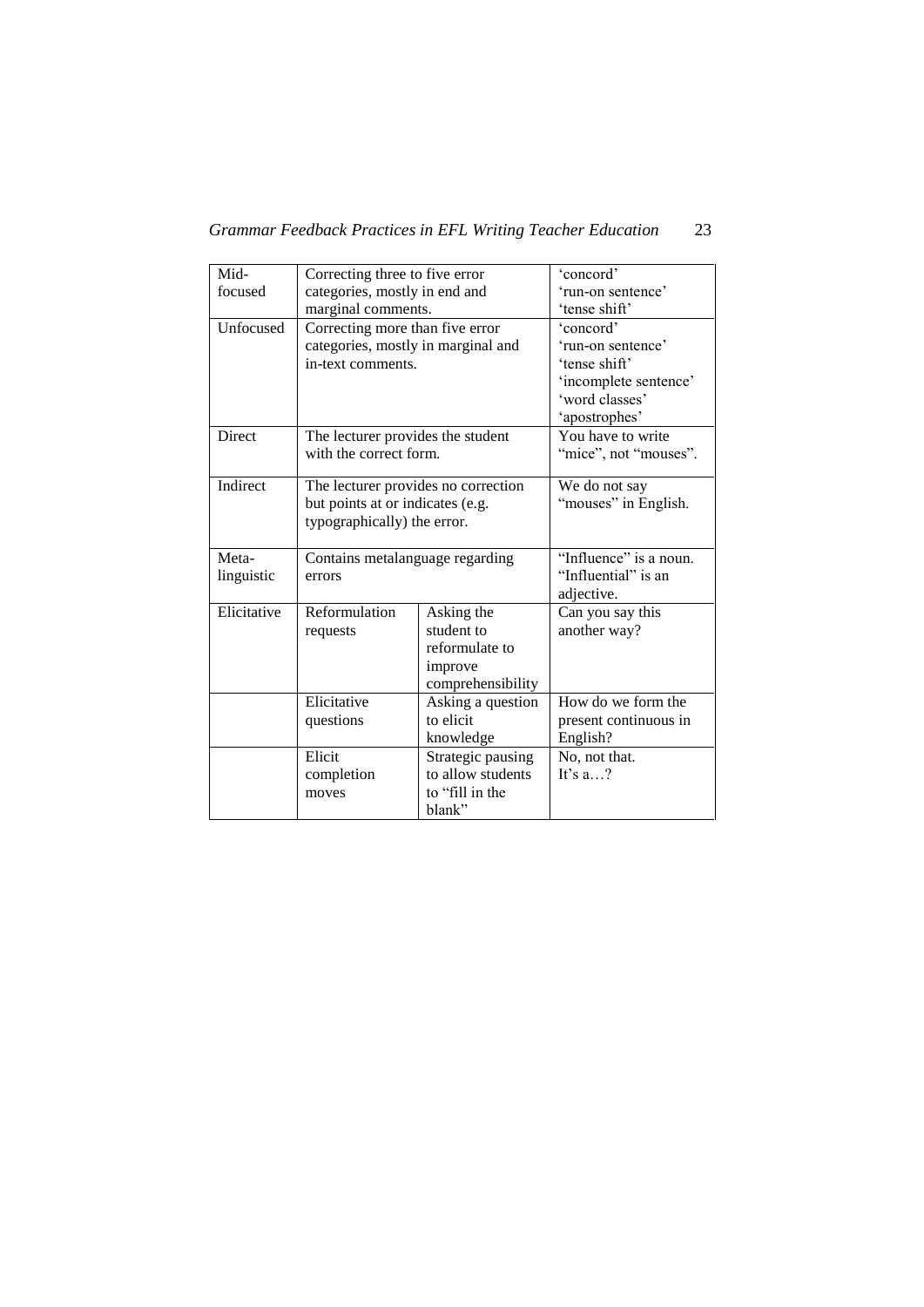| Appendix B: Distribution of feedback practices based on feedback strategies |  |  |  |
|-----------------------------------------------------------------------------|--|--|--|
|                                                                             |  |  |  |

|                              | Global               | Focused              | Oral                 | Indirect         | Meta-<br>linguistic | Elici-<br>tative     |
|------------------------------|----------------------|----------------------|----------------------|------------------|---------------------|----------------------|
| <b>Brad</b>                  | $\mathbf{1}$         | $\mathbf{1}$         | $\overline{2}$       | $\overline{2}$   | 3                   | $\overline{c}$       |
| Dennis                       | 2                    | 3                    | $\,1$                | 3                | 3                   | $\mathbf{1}$         |
| Eva                          | $\mathbf{1}$         | $\mathbf{1}$         | $\overline{c}$       | 3                | $\mathbf{2}$        | $\mathbf{1}$         |
| Faith                        | $\mathfrak{2}$       | $\mathfrak{2}$       | $\mathbf{1}$         | $\mathfrak{2}$   | $\overline{2}$      | $\mathbf{1}$         |
| Grace                        | $\overline{2}$       | 3                    | $\mathbf{1}$         | 3                | 3                   | $\overline{2}$       |
| Ken                          | $\,1$                | $\mathbf 1$          | $\mathfrak{2}$       | 3                | 3                   | $\mathbf{1}$         |
| Meg                          | $\mathbf{2}$         | 3                    | 3                    | 3                | 3                   | 3                    |
| Nancy                        | $\,1$                | $\mathbf 1$          | $\overline{2}$       | $\overline{2}$   | $\overline{2}$      | $\mathbf{1}$         |
| Pauline                      | $\overline{2}$       | 3                    | 3                    | $\mathfrak{2}$   | $\overline{2}$      | 3                    |
| Ruth                         | $\mathbf{1}$         | $\mathbf{1}$         | $\mathbf{1}$         | 3                | 3                   | $\mathbf{1}$         |
| Tom                          | 3                    | $\mathbf{2}$         | $\mathbf{2}$         | 3                | 3                   | $\mathbf{1}$         |
| Viviane                      | $\mathbf{1}$         | $\mathbf{1}$         | $\mathbf{2}$         | 3                | 3                   | $\mathbf{1}$         |
| <b>Total</b><br><b>Score</b> | 3<br>22222<br>111111 | 3333<br>22<br>111111 | 33<br>222222<br>1111 | 33333333<br>2222 | 333333333<br>2222   | 33<br>22<br>11111111 |

*Note.*  $3 =$  high use;  $2 =$  medium use;  $1 =$  low use. The interviewees' self-perceived estimates are based on dichotomies (global vs. local; focused vs. unfocused; oral vs. written; indirect vs. direct, metalinguistic vs. non-metalinguistic; elicitative vs. non-elicitative).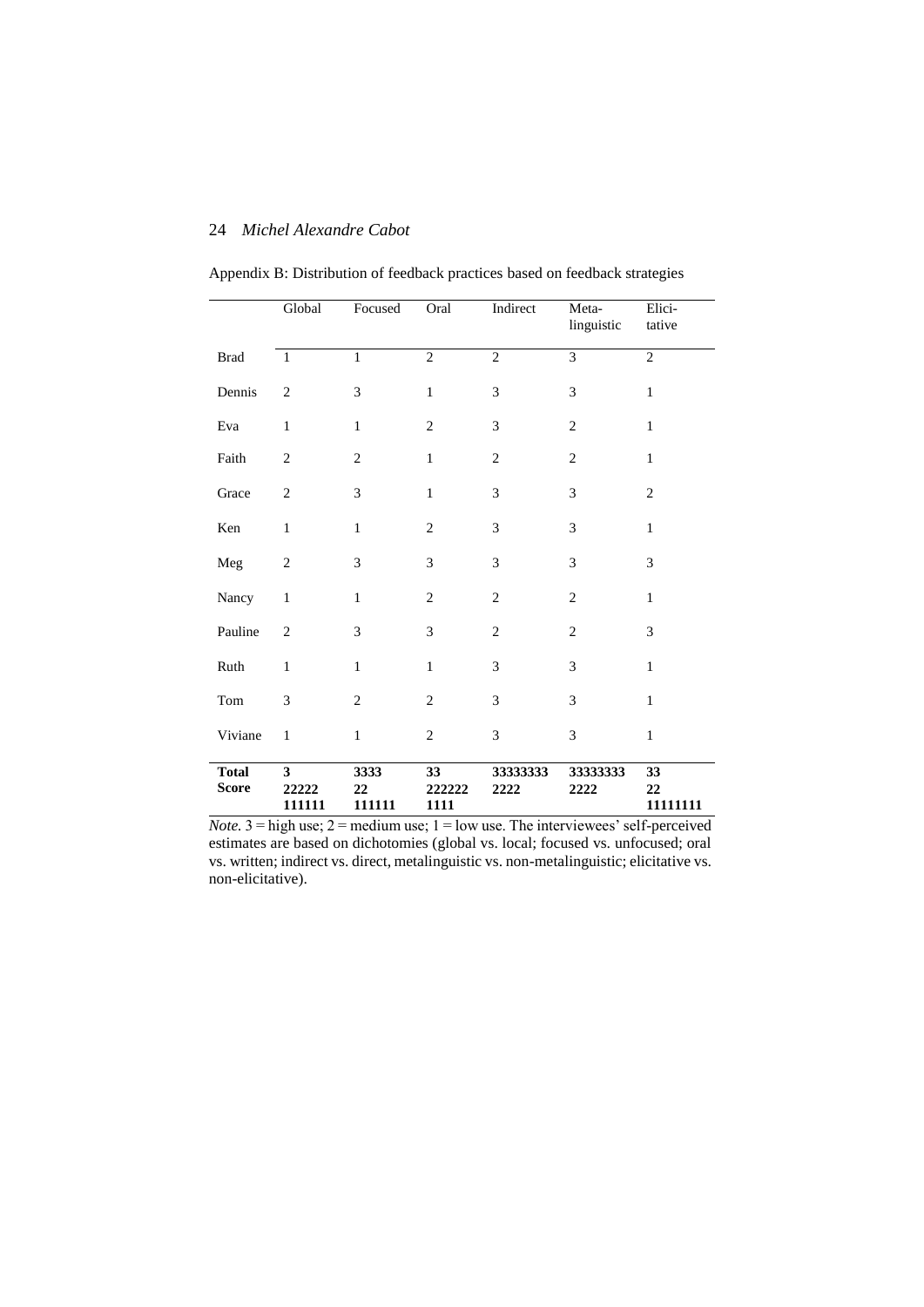| <b>Informants</b> | <b>Past Feedback</b> |                    |
|-------------------|----------------------|--------------------|
| (pseudonyms)      | Approach             | <b>Approach</b>    |
|                   | From                 | To                 |
| Eva               | metalinguistic       | non-metalinguistic |
| Dennis            | local                | global             |
| <b>Brad</b>       | direct               | indirect           |
| Faith             | local                | global             |
|                   | direct               | indirect           |
|                   | focused              | unfocused          |
| Grace             | local                | global             |
|                   | direct               | indirect           |
| Ken               | non-metalinguistic   | metalinguistic     |
| Meg               | local                | global             |
|                   | direct               | indirect           |
| Nancy             | written              | oral               |
|                   | direct               | indirect           |
|                   | focused              | unfocused          |
| Pauline           | non-metalinguistic   | metalinguistic     |
| Ruth              | global               | local              |
|                   | direct               | indirect           |
| Tom               | local                | global             |
|                   | direct               | indirect           |
| Viviane           | global               | local              |
|                   | direct               | indirect           |
|                   | non-metalinguistic   | metalinguistic     |

Appendix C: Tendencies in changes of feedback practices in the study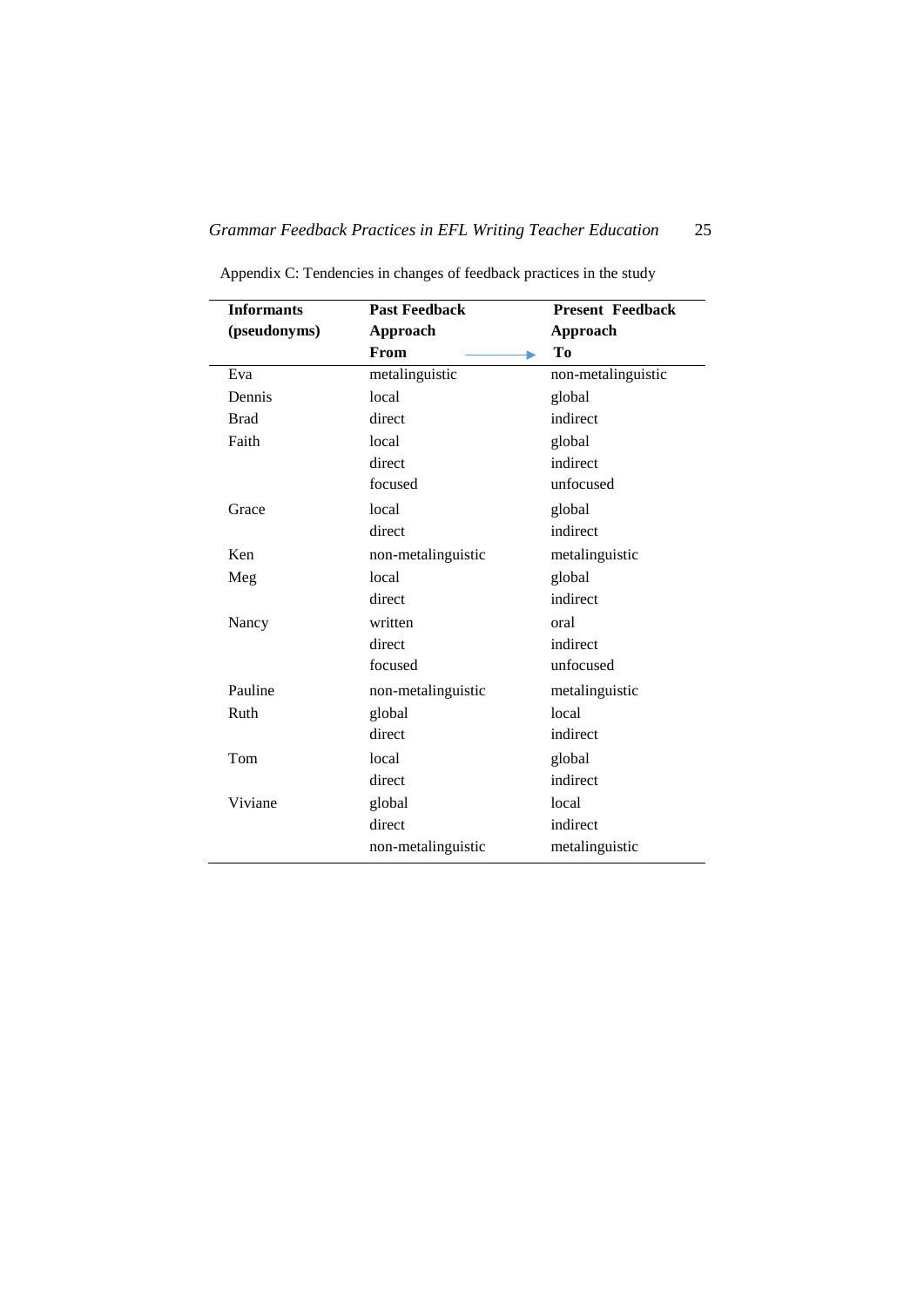Appendix D: Lecturer interview guide (after piloting)

The following questions were used as a starting point:

What kind of feedback do you provide today?

- 1. How is your grammar feedback today? How is it perceived and used?
- 2. How would you define good grammar feedback?
- 3. Which *feedback modes* (written vs. oral) and *feedback types* (e.g. direct vs. indirect, metalinguistic, elicitations) do you use? Where do you write your comments in your written corrective feedback (marginal, in-text and/or end-comments)? Why?
- 4. Do you favour *focused* or *unfocused CF*? Why?
- 5. Which kind of grammar feedback is easiest or most difficult? Why?
- 6. How much do you manage to concentrate on *local* or *global issues*? Why?
- 7. What do you think of the distinction made between *treatable* and *untreatable errors*?

What are the factors motivating these feedback practices?

- 1. What are your reasons for providing *oral/written*, *focused/unfocused, direct/indirect, metalinguistic* or *elicitation-based feedback*? Why do you believe that some of these feedback strategies are better than others?
- 2. What are your reasons for focusing on *local/global* and/or *treatable/untreatable errors*? Why do you believe that some of these feedback strategies are better than others?
- 3. How did your feedback develop during the last years? Could you mention some essential moments? How was your feedback at the beginning of your career compared to today?
- 4. What influences your feedback? (e.g. courses, own experiences from studying, influences from colleagues)? How and why did it change?

Concluding Questions

- 1. Which feedback types and modes will you provide more or less in the future? Why?
- 2. How do you want to improve yourself as a *grammar feedback provider*?
- 3. Do you have any additional comments?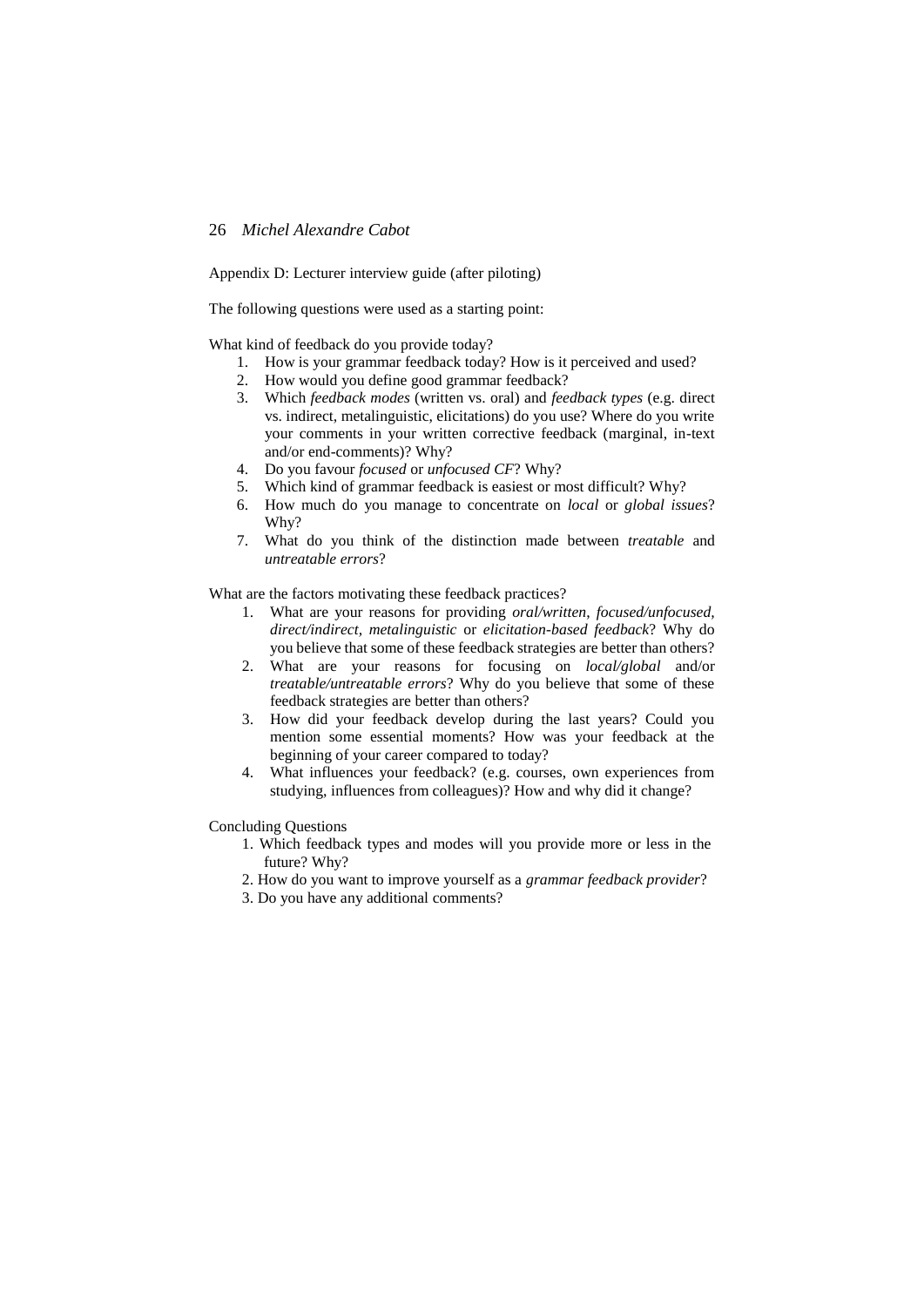Appendix E: Interview guide for member check interviews

Concluding Questions

- 1. Which feedback types and modes do you use when you provide grammar feedback?
- 2. What are the reasons for your feedback choices and practices? What influences or affords your feedback (e.g. courses, personal experiences from studying, influences from colleagues)?

To answer question 1 more precisely, try to assess what kind of feedback you generally provide most (3), least (1) or to an approximately equal amount (2).

The six feedback strategies are explained below:

| Feedback<br>types and<br>modes | Feedback<br>on global<br>issues<br>(vs. local) | Focused<br>feedback<br>(vs.<br>unfocused) | Oral<br>feedback<br>(VS.<br>written) | Indirect<br>feedback<br>(VS.<br>direct) | Meta-<br>linguistic<br>feedback<br>(vs. non-<br>meta-<br>linguistic) | Elicitative<br>Feedback<br>$(vs. non-$<br>elicitative) |
|--------------------------------|------------------------------------------------|-------------------------------------------|--------------------------------------|-----------------------------------------|----------------------------------------------------------------------|--------------------------------------------------------|
| Informant                      |                                                |                                           |                                      |                                         |                                                                      |                                                        |

*Note.* 3 = high use; 2 = medium use; 1 = low use. Your estimates are based on dichotomies. For example, a high use of global feedback means less use of local feedback and vice versa. Medium use means that you provide an approximately equal amount of both feedback types.

Explanations on feedback modes and types:

- oral vs. written (e.g. writing conferences)
- global vs. local (correcting grammar above or under the sentence level)
- focused vs. unfocused (correcting fewer or more than five error categories)

- direct vs. indirect (providing the correct form or no correction, i.e. only indicating the existence of an error)

- metalinguistic (use of metalanguage or no metalanguage)

- elicitation-based feedback (1. allowing the student to fill in the blank, 2. asking a question to elicit knowledge or 3. asking to reformulate vs. none of these three cases).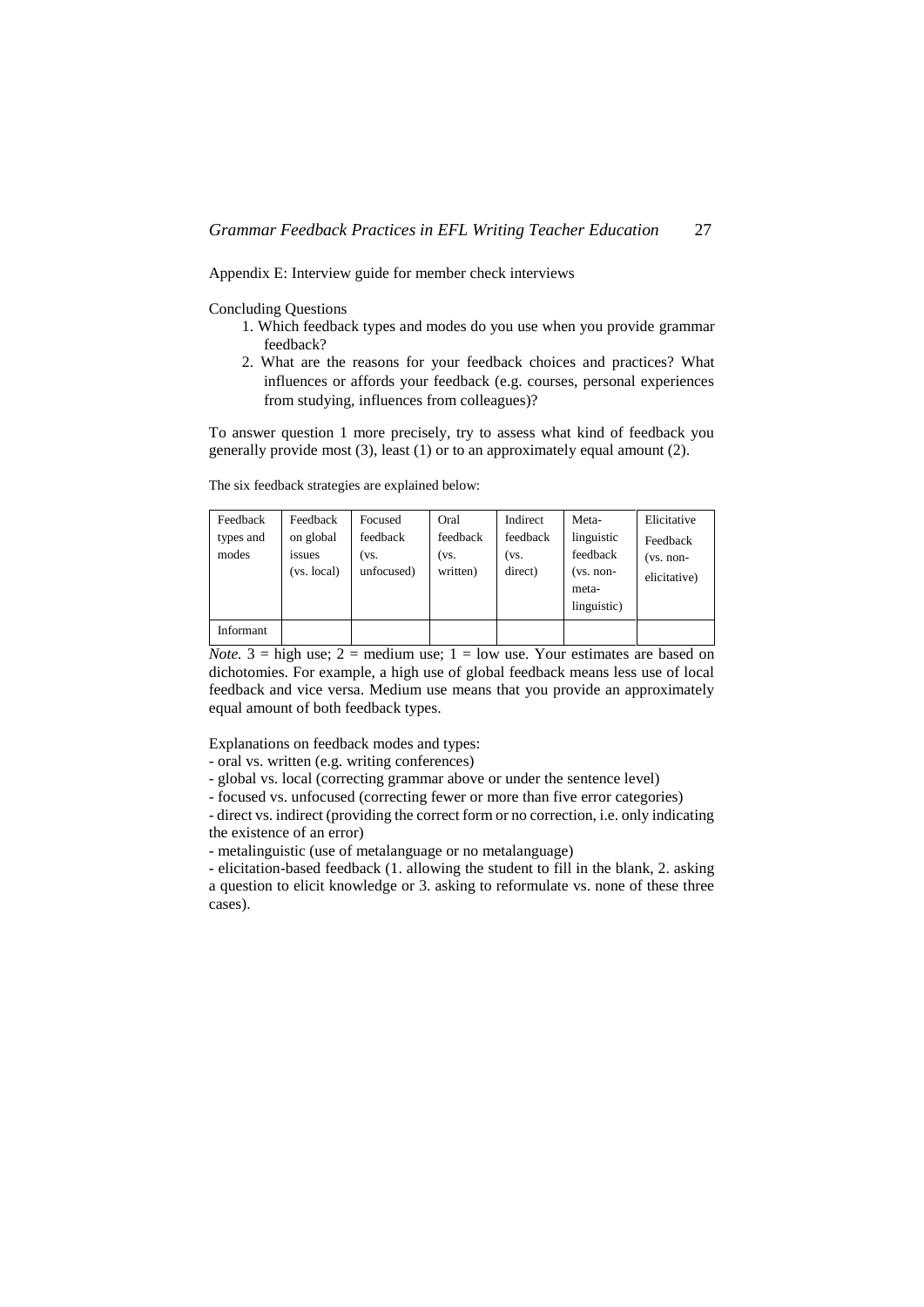### *References*

- Alshahrani, Abdulaziz, and Neomy Storch. 2014. Investigating teachers' written corrective feedback practices in a Saudi EFL context: How do they align with their beliefs, institutional guidelines, and students' preferences? *Australian Review of Applied Linguistics* 37(2): 101– 122.
- Amrhein, Hannah R., and Hossein Nassaji. 2010. Written corrective feedback: What do students and teachers think is right and why? *Canadian Journal of Applied Linguistics* 13(2): 95–127.
- Baldwin, Richard, and Britt-Marie Apelgren. 2018. Can Do and Cannot Do–CEFR inspired examination and assessment in a Swedish higher education context. *Apples: Journal of Applied Language Studies* 12(2): 19‒35.
- Barron, Brigid. 2006. Interest and self-sustained learning as catalysts of development: A learning ecology perspective. *Human Development*  49(4): 193–224. https://doi.org/10.1159/000094368.
- Basturkmen, Helen. 2012. Review of research into the correspondence between language teachers' stated beliefs and practices. *System* 40(2): 282‒95.
- Bitchener, John, Stuart Young, and Denise Cameron. 2005. The effect of different types of corrective feedback on ESL student writing. *Journal of Second Language Writing* 14(3): 191–205. https://doi.org/10.1016/ j.jslw.2005.08.001.
- Bøhn, Henrik, and Dina Tsagari. 2021. Teacher educators' conceptions of language assessment literacy in Norway. *Journal of Language Teaching and Research* 12(2): 222–233.
- Borg, Simon. 1999. The use of grammatical terminology in the second language classroom: A quality study of teachers' practices and cognitions. *Applied Linguistics* 20(1): 95–124. https://doi.org/10.1093 /applin/20.1.95.
- Borg, Simon. 2015. *Teacher cognition and language education: Research and practice*. London: Bloomsbury Publishing.
- Bronfenbrenner, Urie. 1979. *The ecology of human development: Experiments by nature and design.* Cambridge: Harvard University Press.
- Cabot, Michel, and Arne Kaldestad. 2019. The need to supplement written grammar feedback: A case study from English teacher education. *Moderna Språk* 2: 1–19.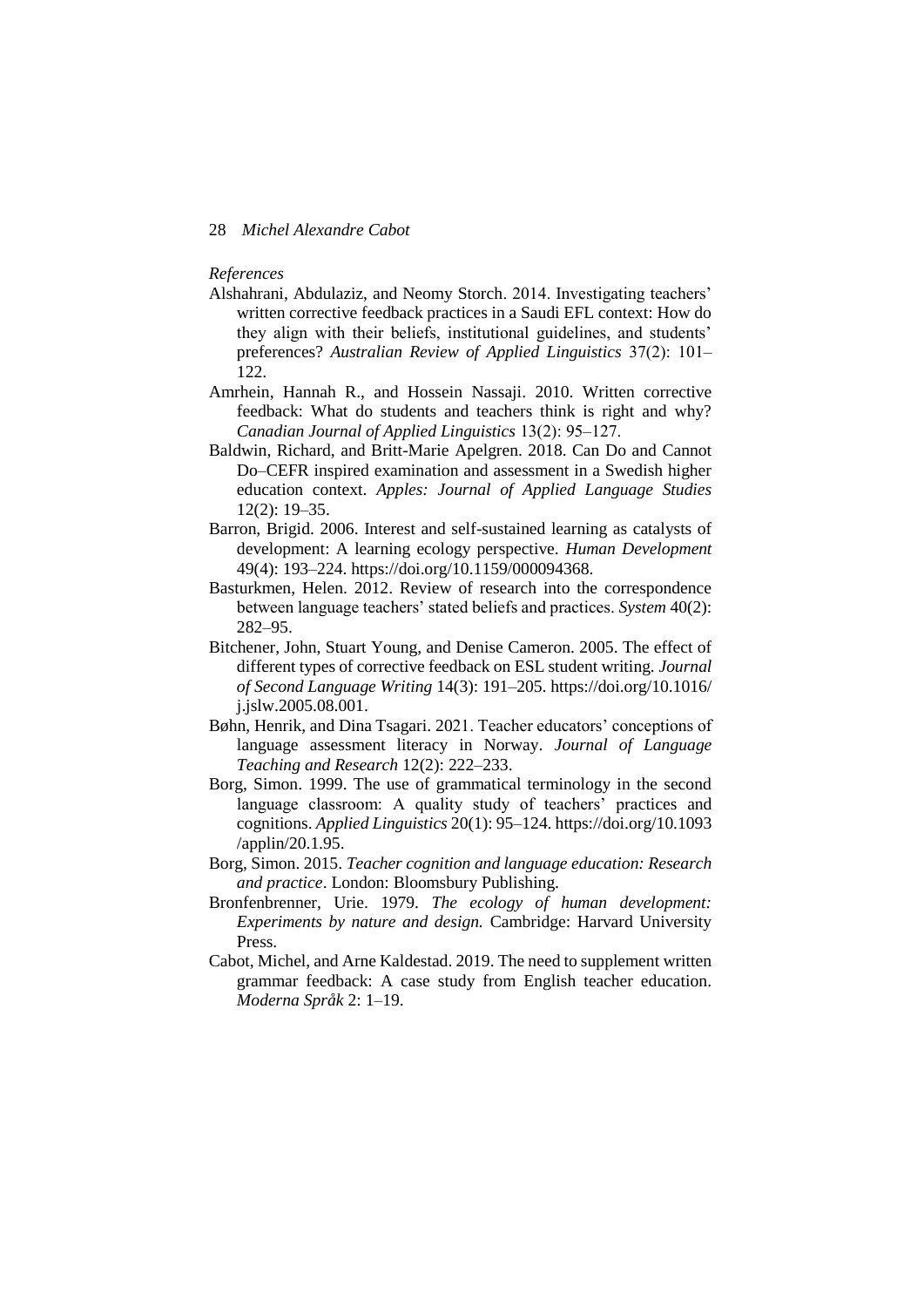- Crusan, Deborah, Lia Plakans, and Atta Gebril. 2016. Writing assessment literacy: Surveying second language teachers' knowledge, beliefs, and practices. *Assessing Writing* 28: 43–56. https://doi.org/10.1016/j.asw. 2016.03.001.
- Diab, Rula L. 2005. Teachers' and students' beliefs about responding to ESL writing: A case study. *TESL Canada Journal* 23(1): 28–43. https://doi.org/10.18806/tesl.v23i1.76.
- EF. 2020. *EF EPI. EF English Proficiency Index*. Accessed March 30, 2021. https://www.ef.no/epi/downloads/.
- Ellis, Rod. 2009. A typology of written corrective feedback types. *ELT Journal* 63(2): 97–107. [https://doi.org/10.1093/elt/ccn023.](https://doi.org/10.1093/elt/ccn023 )
- Ferris, Dana R. 2014. Responding to student writing: Teachers' philosophies and practices. *Assessing Writing* 19: 6–23. https://doi.org/10.1016/j.asw.2013.09.004.
- Feryok, Anne. 2010. Language teacher cognitions: Complex dynamic systems? *System* 38(2): 272–279.
- Foltz, Karen. 2018. "*Applications and beliefs of second language teachers' linguistic knowledge and awareness.*" PhD diss., Arizona State University.
- Freeman, Donald. 2002. The hidden side of the work: Teacher knowledge and learning to teach. A perspective from North American educational research on teacher education in English language teaching. *Language Teaching* 35(1): 1–13. https://doi.org/10.1017/s0261444801001720.
- Golombek, Paula R. 1998. A study of language teachers' personal practical knowledge. *TESOL Quarterly* 32(3): 447–464. [https://doi.org/10.2307/3588117.](https://doi.org/10.2307/3588117)
- Green, Thomas F. 1998. *The activities of teaching*. New York: Educator's International Press.
- Guo, Qi. 2015. "*The effectiveness of written CF for L2 development: A mixed-method study of written CF types, error categories and proficiency levels.*" PhD diss., Auckland University of Technology.
- Johnston, Bill, and Karin Goettsch. 2000. In search of the knowledge base of language teaching: Explanations by experienced teachers. *Canadian Modern Language Review* 56(3): 437–468. [https://doi.org/10.3138/cmlr.56.3.437.](https://doi.org/10.3138/cmlr.56.3.437)
- Junqueira, Luciana, and Caroline Payant. 2015. 'I just want to do it right, but it's so hard': A novice teacher's written feedback beliefs and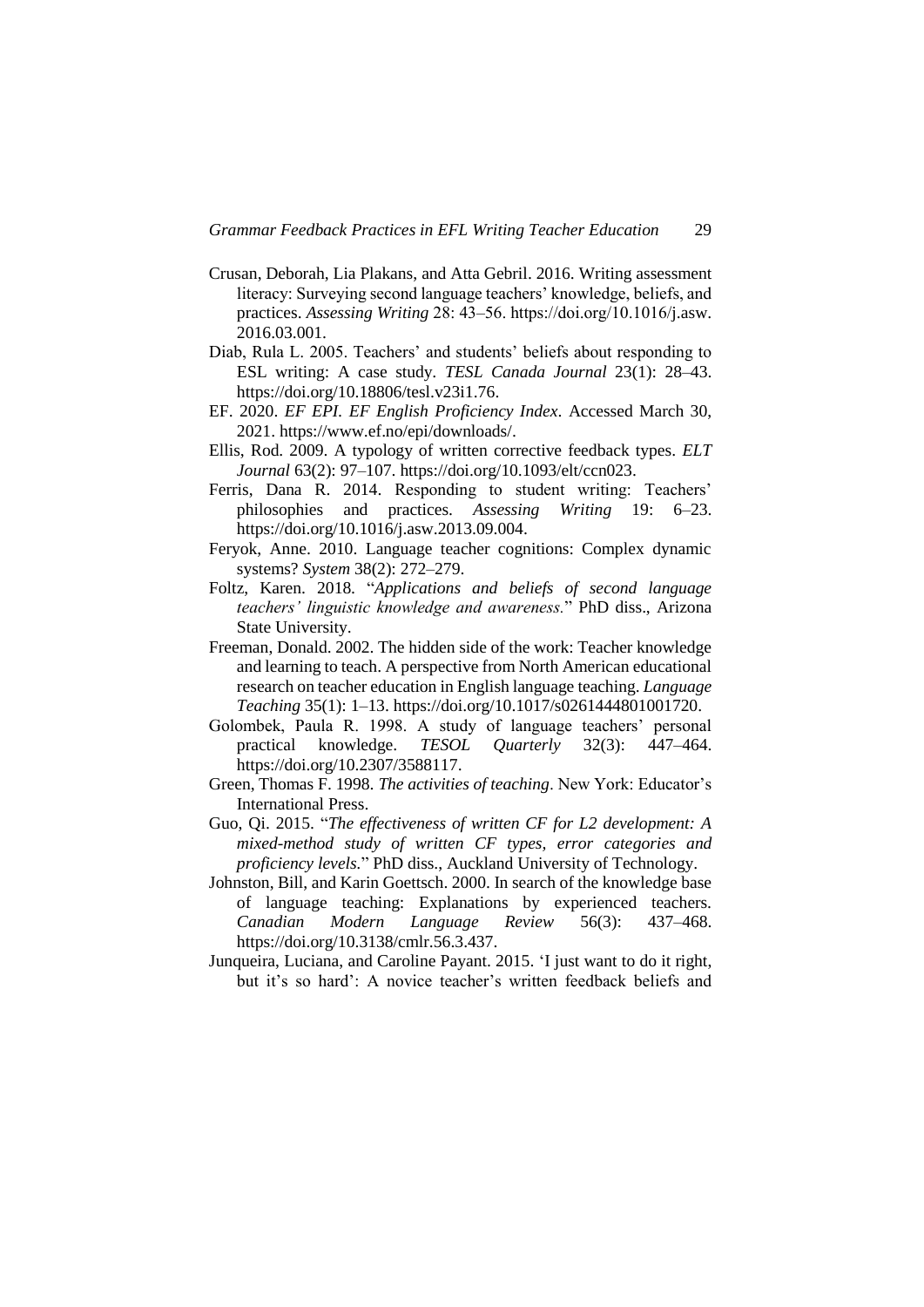practices. *Journal of Second Language Writing* 27: 19–36. https://doi.org/10.1016/j.jslw.2014.11.001.

- Lee, Icy. 2010. Writing teacher education and teacher learning: Testimonies of four EFL teachers. *Journal of Second Language Writing* 19(3): 143‒157. https://doi.org/10.1016/j.jslw.2010.05.001.
- Lyster, Roy, and Leila Ranta. 1997. Corrective feedback and learner uptake. *Studies in Second Language Acquisition* 19(1): 37–66. [https://doi.org/10.1017/s0272263197001034.](https://doi.org/10.1017/s0272263197001034)
- Mao, Shiman S., and Peter Crosthwaite. 2019. Investigating written corrective feedback: (Mis) alignment of teachers' beliefs and practice. *Journal of Second Language Writing*, 45: 46–60. http://dx.doi.org/10.1016/j.jslw.2019.05.004.
- Maxwell, Joseph A. 2013. *Qualitative research design. An interactive approach.* Thousand Oaks: SAGE Publishing.
- Miller, Patricia L. 2005. "*Ecological interaction in ESL writing: Perceiving and acting on affordances for self-regulation in discourse and grammar.*" PhD diss., Indiana University of Pennsylvania.
- Montgomery, Julie L., and Wendy Baker. 2007. Teacher-written feedback: Student perceptions, teacher self-assessment, and actual teacher performance. *Journal of Second Language Writing* 16(2): 82– 99. [https://doi.org/10.1016/j.jslw.2007.04.002.](https://doi.org/10.1016/j.jslw.2007.04.002)
- Nassaji, Hossein. 2007. Elicitation and reformulation and their relationship with learner repair in dyadic interaction. *Language Learning* 57(4): 511‒548. http://dx.doi.org/10.1111/j.1467- 9922.2007.00427.x.
- Nassaji, Hossein. 2017. Negotiated oral feedback in response to written errors. In *Corrective feedback in second language teaching and learning*, edited by Hossein Nassaji and Eva Kartchava, 114–128. New York: Routledge.
- Nassaji, Hossein, and Eva Kartchava. 2020. Corrective feedback and good language teachers. In *Lessons from good language teachers*, edited by Carol Griffiths and Zia Tajeddin, 151-163. Cambridge: Cambridge University Press.
- Pajares, Frank. 1992. Teachers' beliefs and educational research: Cleaning up a messy construct. *Review of Educational Research* 62(3): 307– 332.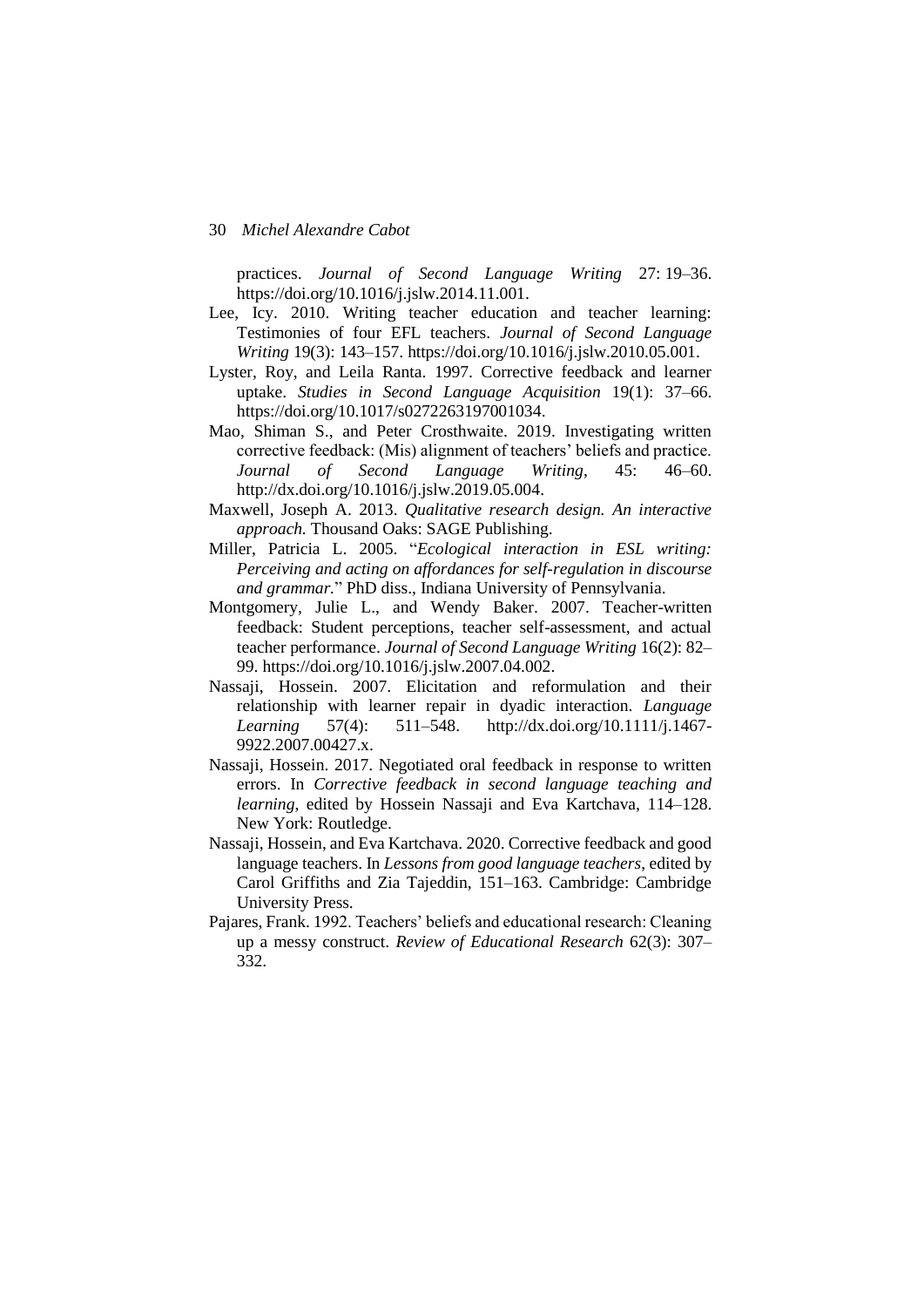- Pawlak, Miroslaw. 2020. Grammar and good language teachers. In *Lessons from good language teachers*, edited by Carol Griffiths and Zia Tajeddin, 219–331. Cambridge: Cambridge University Press.
- Phipps, Simon, and Simon Borg. 2009. Exploring tensions between teachers' grammar teaching beliefs and practices. *System* 37(3): 380– 390. [https://doi.org/10.1016/j.system.2009.03.002.](https://doi.org/10.1016/j.system.2009.03.002)
- Rødnes, Kari A., Glenn O. Hellekjær, and Eva T. Vold. 2014. Nye språklærere. Fagkunnskap og fagdidaktiske utfordringer [New language teachers. Content knowledge and didactic challenges]. In *Profesjonsutvikling i skolen* [Professional development in school], edited by Eyvind Elstad and Kristin Helstad, 170–190. Oslo: Universitetsforlaget.
- Schulz, Renate A. 2001. Cultural differences in student and teacher perceptions concerning the role of grammar instruction and corrective feedback: USA‐Colombia. *The Modern Language Journal* 85(2): 244–258. https://doi.org/10.1111/0026-7902.00107.
- Shintani, Natsuko, Rod Ellis, and Wataru Suzuki. 2014. Effects of written feedback and revision on learners' accuracy in using two English grammatical structures. *Language Learning* 64(1): 103–131. https://doi.org/10.1111/lang.12029.
- Silverman, David. 2014. *Interpreting qualitative data.* 4th ed. Thousand Oaks: SAGE Publishing.
- Strijbos, Jan W., and Andreas Müller. 2014. Personale faktoren im feedbackprozess [Personal factors in the feedback process]. In *Feedback und rückmeldungen: Theoretische Grundlagen, empirische befunde, praktische anwendungsfelder* [Feedback and evaluation: Theoretical foundations, empirical findings, practical implementation], edited by Hartmut Ditton and Andreas Müller, 87– 134. Münster: Waxmann.
- Thoms, Joshua J. 2014. An ecological view of whole‐class discussions in a second language literature classroom: Teacher reformulations as affordances for learning. *The Modern Language Journal* 98(3): 724– 741. [https://doi.org/10.1111/modl.12119.](https://doi.org/10.1111/modl.12119)
- Van Lier, Leo. 2004. *The ecology and semiotics of language learning. A sociocultural perspective*. Boston: Kluwer Academic Publishers.